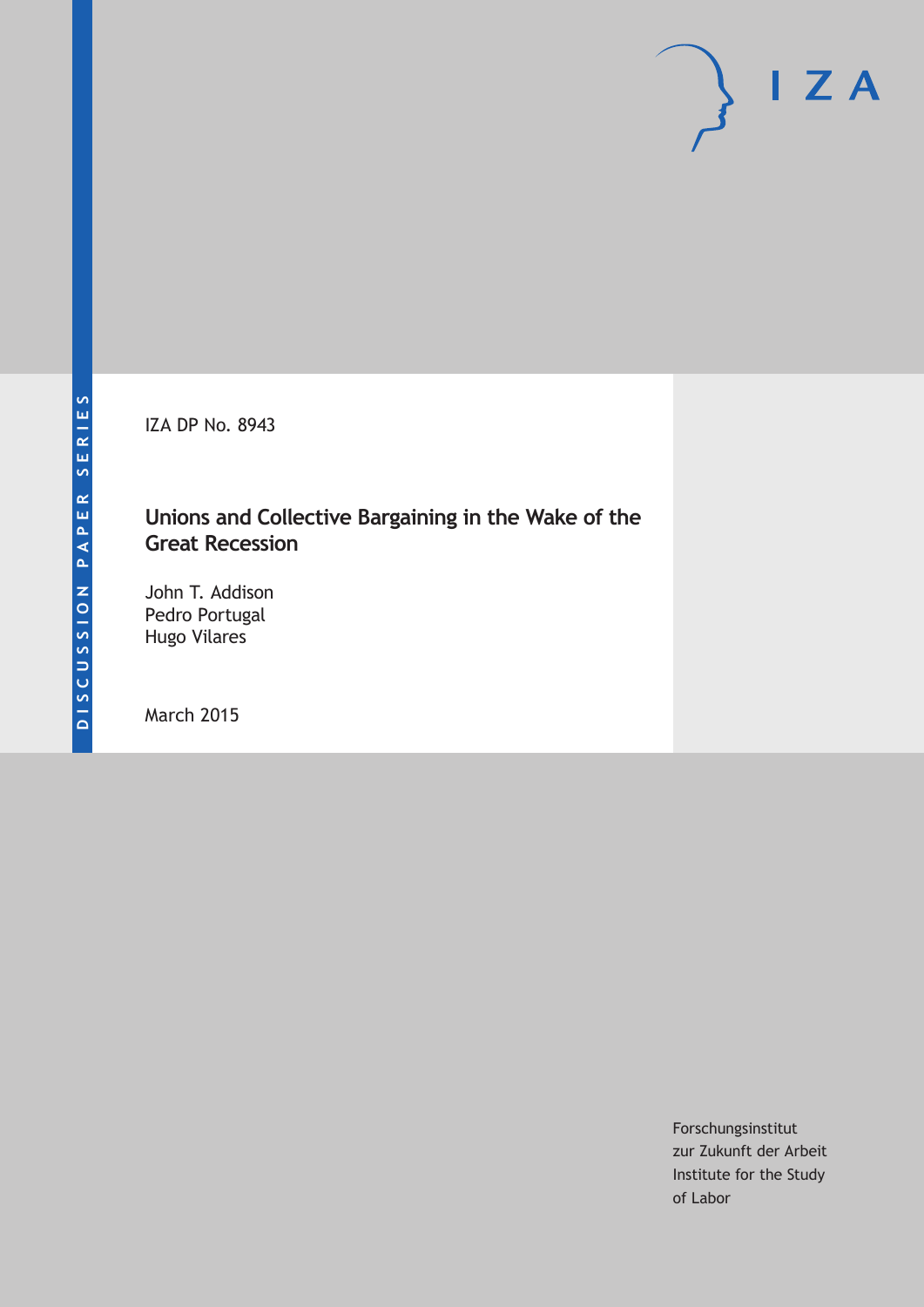# **Unions and Collective Bargaining in the Wake of the Great Recession**

### **John T. Addison**

*Durham University Business School, University of South Carolina and IZA*

### **Pedro Portugal**

*Banco de Portugal, Universidade Nova de Lisboa and IZA*

### **Hugo Vilares**

*Banco de Portugal*

### Discussion Paper No. 8943 March 2015

IZA

P.O. Box 7240 53072 Bonn **Germany** 

Phone: +49-228-3894-0 Fax: +49-228-3894-180 E-mail: iza@iza.org

Any opinions expressed here are those of the author(s) and not those of IZA. Research published in this series may include views on policy, but the institute itself takes no institutional policy positions. The IZA research network is committed to the IZA Guiding Principles of Research Integrity.

The Institute for the Study of Labor (IZA) in Bonn is a local and virtual international research center and a place of communication between science, politics and business. IZA is an independent nonprofit organization supported by Deutsche Post Foundation. The center is associated with the University of Bonn and offers a stimulating research environment through its international network, workshops and conferences, data service, project support, research visits and doctoral program. IZA engages in (i) original and internationally competitive research in all fields of labor economics, (ii) development of policy concepts, and (iii) dissemination of research results and concepts to the interested public.

IZA Discussion Papers often represent preliminary work and are circulated to encourage discussion. Citation of such a paper should account for its provisional character. A revised version may be available directly from the author.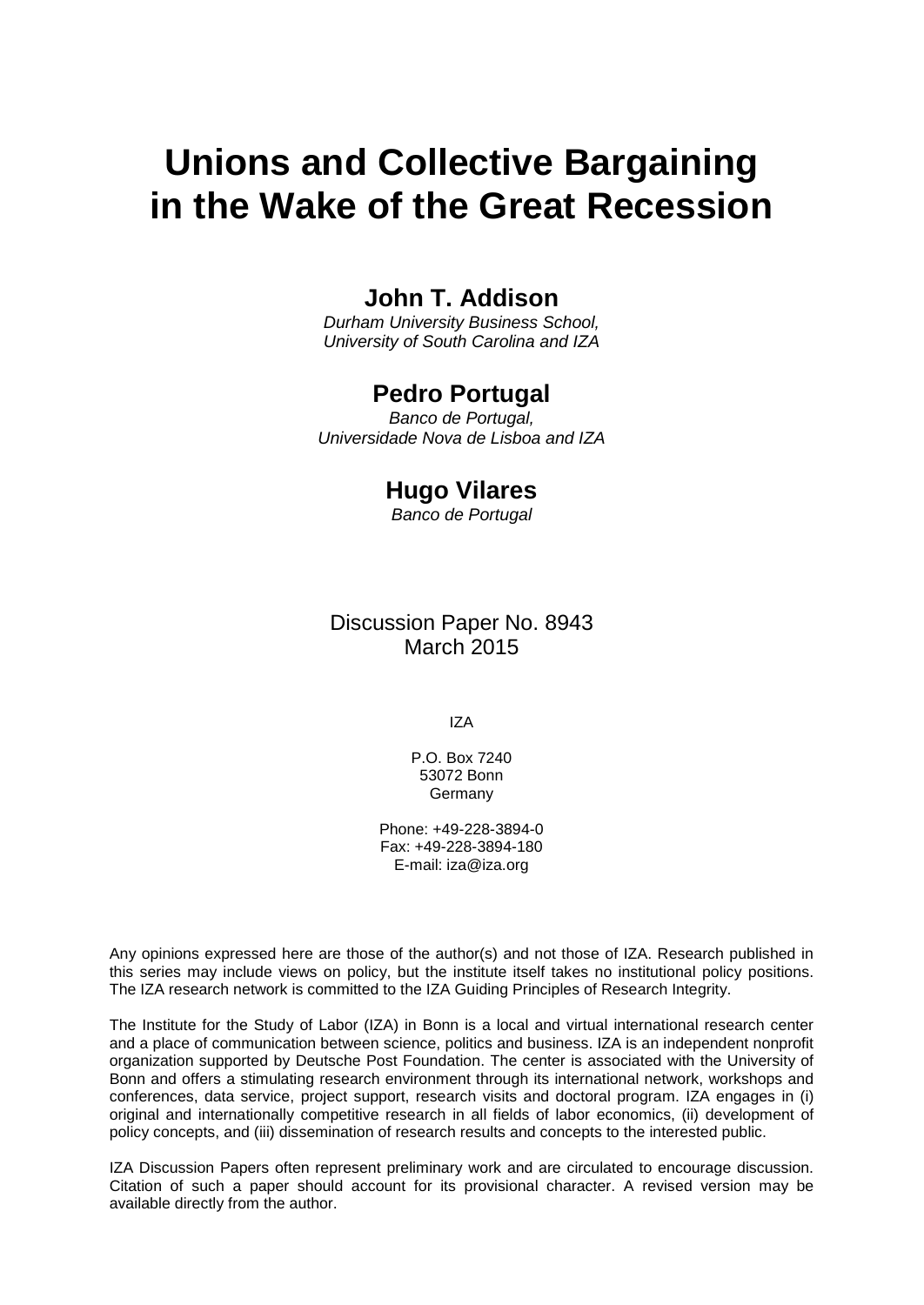IZA Discussion Paper No. 8943 March 2015

# **ABSTRACT**

# **Unions and Collective Bargaining in the Wake of the Great Recession**

This paper provides the first definitive estimates of union density in Portugal, 2010-2012, using a unique dataset. The determinants of union density at firm level are first modeled. Next, we draw upon a very recent study of the union wage premium to provide summary estimates of the union wage gap for different ranges of union density. Since these estimates fully reflect the reality of an industrial relations system in which collective agreements are extended to nonunion workers and firms, the final issue examined is contract coverage. Although there has occurred a pronounced fall in the number of new extension agreements in recent years, this decline has been uncritically linked with a fall in coverage. We show that the number of workers covered by new and *existing* agreements has been largely unaffected by economic crisis. The reduced frequency of new agreements and extensions is viewed as an aspect of downward nominal wage rigidity in deflationary times (the counterpart of "upward nominal wage rigidity" in more normal times) rather than the immediate expression of a crisis in collective bargaining per se.

JEL Classification: J31, J52, J53

Keywords: collective bargaining, union density, collective agreement coverage, union wage premium, nominal wage rigidity, Portugal

Corresponding author:

John T. Addison Darla Moore School of Business University of South Carolina 1014 Greene Street Columbia, SC 29208 USA E-mail: [ececaddi@moore.sc.edu](mailto:ececaddi@moore.sc.edu)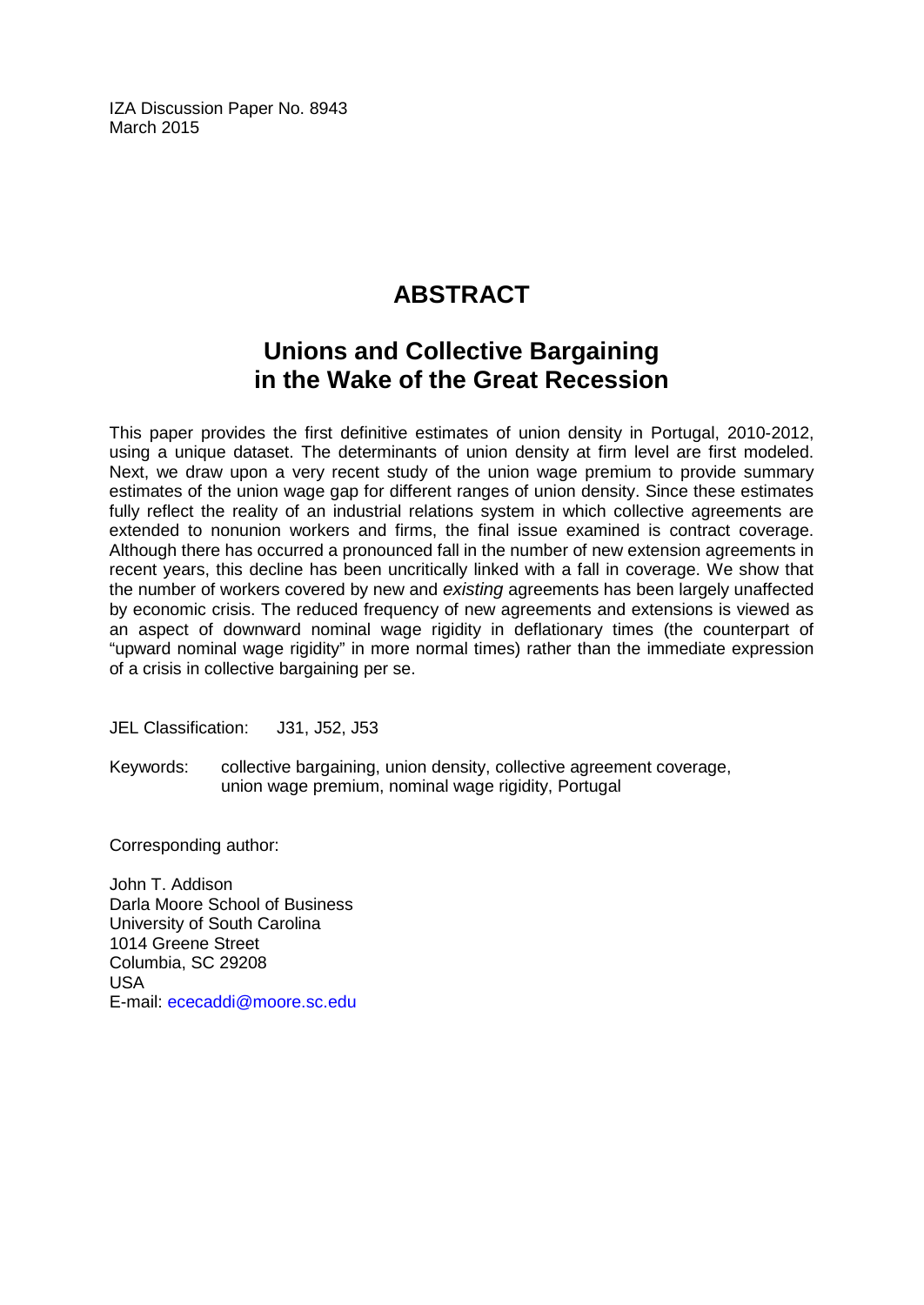#### **I. Introduction**

Portugal is one of a large number of countries where there are no published statistics on union density. The consequence is that prior estimates of union density for Portugal are little more than informed guesstimates. Fortunately, a solution to this problem has recently become available with the publication of the *Relatório Único*, or Single Report, conducted by the Office for Strategy and Planning (GEP) in the Ministry of Solidarity, Employment and Social Security. That is, we can now derive estimates of union density for the years 2010 through 2012. We provide the first estimates for Portugal using these new data. Even if there has occurred a steady erosion in union representation since 1980, we report broad stability over this three-year period and an average density of somewhat less than 11 percent. For its part, collective agreement coverage hovers either just above or below 90 percent over the same interval. The extension phenomenon that helps explain this disparity is addressed throughout the paper.

Having used the new data to provide economy-wide statistics on density, our cet. par. analysis then examines the determinants of density using all three years of data and a zero inflated negative count model in which the dependent variable is the number of unionized workers at firm level, given that some firms have no union employees. Among other things, we report that union density is highest in sectors and activities sheltered from product market competition.

The second part of our analysis presents a stylized version of a recent investigation into the union premium (see Portugal, Vilares, and Addison, 2014). That study explores a highdimensional fixed effects regression model and then offers a smoothed nonlinear function relating wages to union density at firm level. Our modification simply collapses that nonlinear relationship into five union density intervals.

As noted earlier, collective agreement coverage rates approximate 90 percent in Portugal by virtue of extension arrangements, whereby at the request of the union or the employer side the government has historically extended the terms of new agreements to the entire sector. Familiarly, such arrangements buttress union power in the marketplace by placing a floor under competition, and they also promote wage inflexibility/nominal wage rigidity through the setting of around 30,000 wage floors (see Martins, 2014).

One aspect of European crisis management affecting Portugal has been the joint therapy of fiscal consolidation and structural reforms geared to improving labor market competitiveness.

3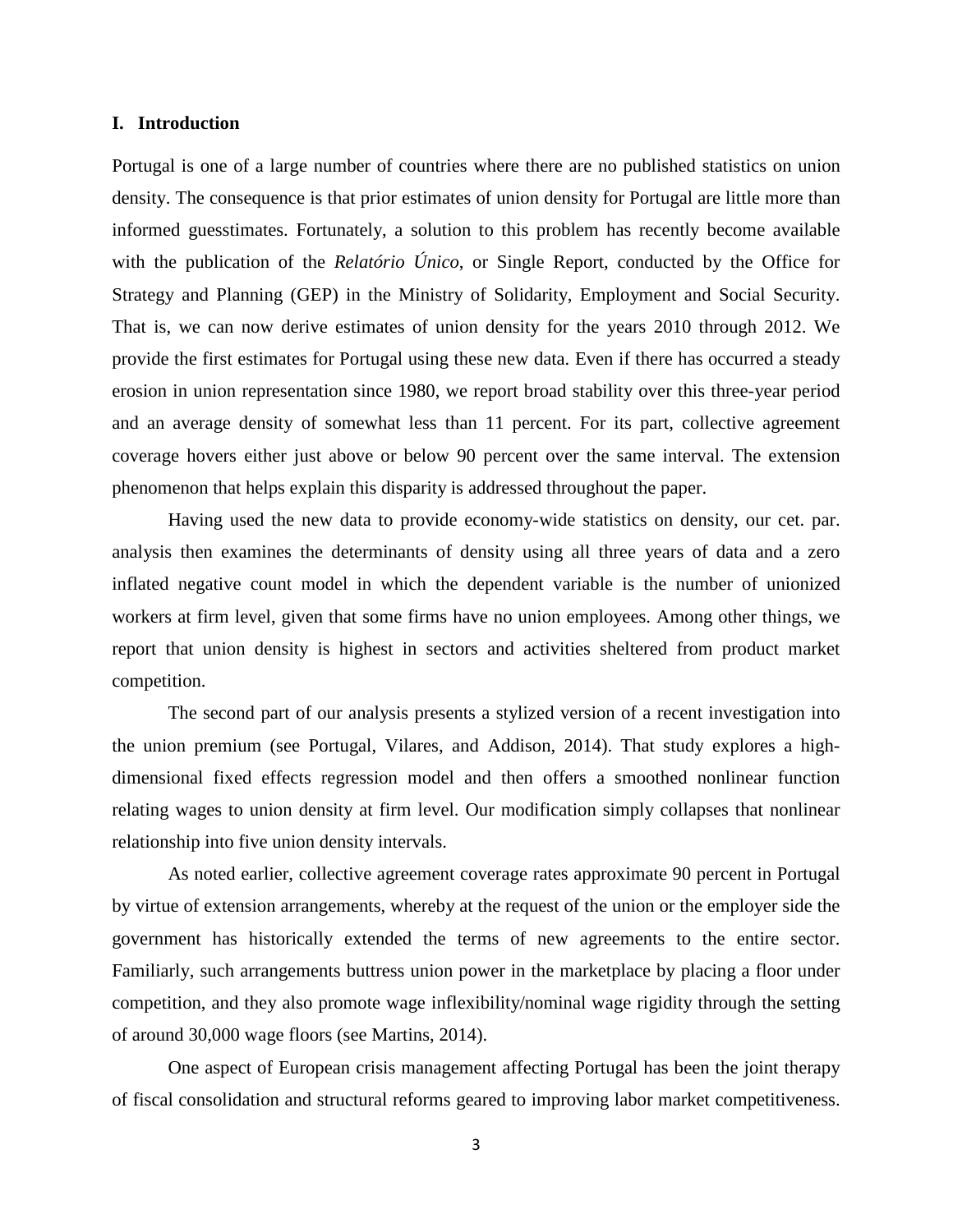The driving force behind these developments has been the *Troika* (comprising the European Commission, the European Central Bank, and the International Monetary Fund), which has linked the granting of loans and purchase of government bonds to the implementation of extensive structural reforms. The chief structural reforms sought by the *Troika* have included greater decentralization of collective bargaining, derogations from industry agreements at workplace level, close attention to what countries can afford in setting national minimum wages (i.e. linking increases to broad competitiveness and efficiency audits), and cutting back on extension agreements. In its dealings with the *Troika* in 2011, as we shall see, the Portuguese government agreed to a number of such measures. Most notably from the perspective of the present paper, extension agreements were initially frozen and the procedures for such extension subsequently reset by the government. (Additionally, any increase in the nation-wide minimum wage was meant to be made conditional on economic and labor market developments.)

At first sight, the data seem to suggest that the government measures on extension agreements have had a distinct chilling effect on collective bargaining. Thus, the number of new agreements has fallen dramatically and with them the number of extension agreements. (We trace the trends in new agreements and new extensions from 2008 to 2012.) It is just a short step to argue – as have a number of observers – that Portuguese collective bargaining is in crisis mode, in part because the collective bargainers are unwilling to enter into new agreements that will not be extended. But we choose instead to focus on the fact that, although new agreements have stalled, coverage under *existing agreements* (and operational extensions) has remained basically unchanged. Furthermore, since under law, new agreements cannot be less favorable to employees than the agreements they succeed, the decline in new agreements is less to be construed as a crisis in collective bargaining than of the difficulty in securing increases in nominal wages (that are admittedly less likely to be extended) in a deflationary environment. Real wages are not declining *enough*. In short, we can interpret fewer agreements and extensions as associated with downward nominal wage rigidity rather than the "upward nominal wage rigidity" experienced in more normal times. Upward nominal wage rigidity refers to the notion that in normal times many firms are obliged to increase the wages of their workers either through the extension of collective wage agreements or hikes in the minimum wage (see Martins, Guimarães, and Portugal, 2014).

The three themes of the paper are, therefore, union density and its determinants, the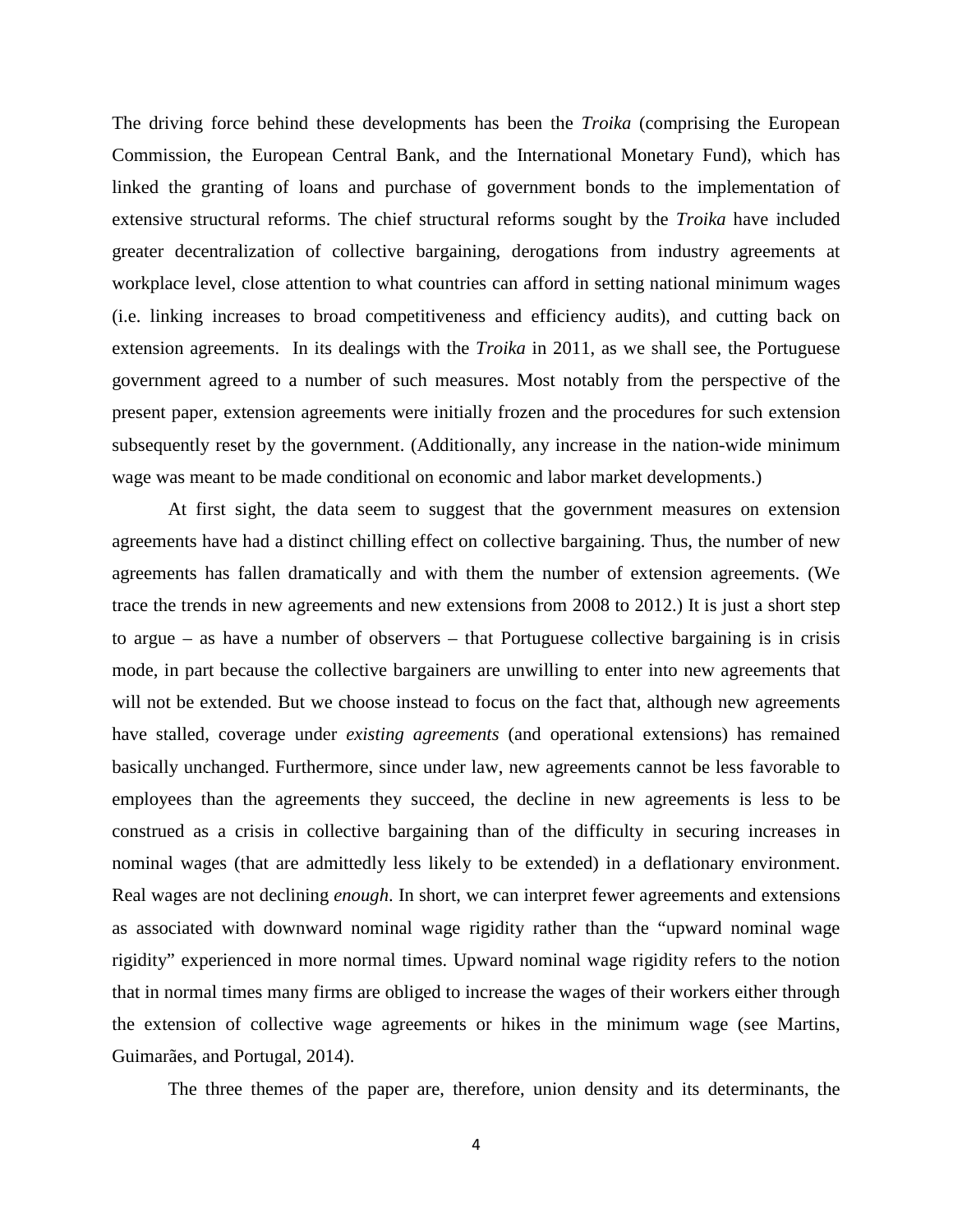magnitude of the union wage gap, and collective bargaining coverage to include the implications of the sharp reduction in the frequency of new collective agreements and their extension. The plan of the paper is as follows. First, we provide a review of the Portuguese collective bargaining framework. Second, we describe the main datasets used in this inquiry and the base elements of the modeling strategy. Third, we present some introductory descriptives followed by the main findings of the paper. A short summary concludes.

#### **II. The Bargaining Framework**

Portuguese law makes provision for three types of collective bargaining at national, regional, and local level, although as we shall see it is the case that contemporary wage setting has been dominated by the widespread use of administrative instruments such as government extensions of agreements entered into by the bargaining parties. First, there is a modicum of firm-level bargaining signed by an individual company and one or more unions, resulting in so-called *Acordos de Empresa* (or AEs) that are important in the oil sector and transport and communications. Somewhat more important in terms of direct impact are collective agreements signed by several employers that are not part of an employers' association and one or more trade unions, known as *Acordos Colectivos de Trabalho* (or ACTs), that are significant in the financial sector and utilities. However, it is industry-level/branch or sectoral agreements, so-called *Contratos Colectivos de Trabalho* (CCTs), negotiated between one of more employers' associations and one or more unions, that predominate. As a result, CCTs in conjunction with extension agreements that are very largely are based on them (the other option is to extend ACTs) explain levels of collective bargaining coverage in the order of 90 percent of workers despite a marked decline in union density that the literature suggests extends back over 30 years (see Schnabel, 2013; Visser, 2013) and that we now estimate at around 11 percent. The vast majority of agreements are signed by unions linked to the two major union confederations: the CGPT-IN or General Confederation of Portuguese Workers, and the UGT or General Workers' Union. The gaps in coverage are largely in personal and other services, and in public administration where despite centralized negotiations between the government and the trade unions wages are decided upon unilaterally by the government. The wages of employees in publicly-controlled companies, such as public transportation and the postal service, are collectively bargained in the normal way.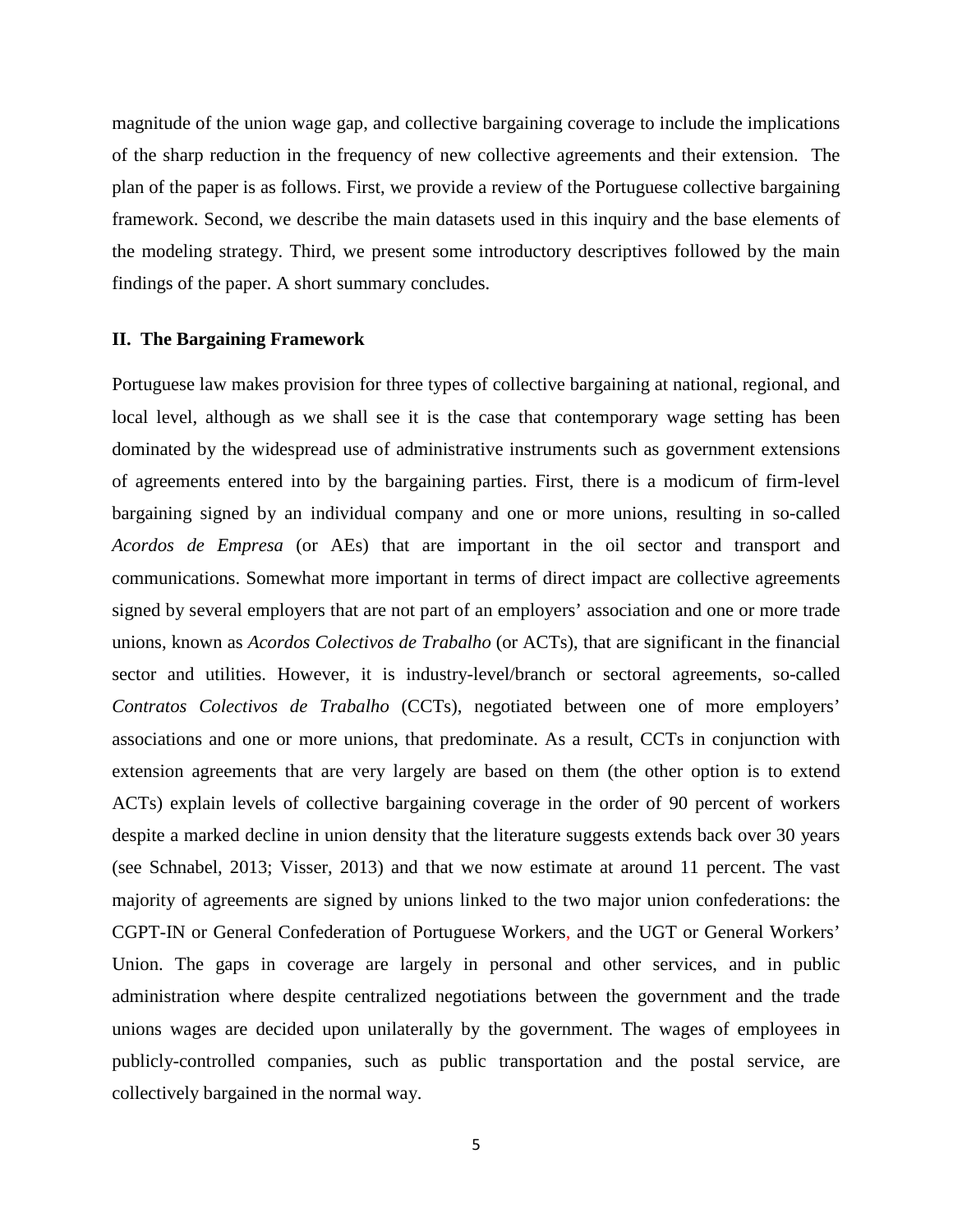The industry-level or sectoral agreements may cover a range of industry-specific occupations but as the system does not rule out parallelism or overlapping collective agreements a single enterprise may be covered by two or more agreements depending on the union affiliation of the workers (although as a practical matter the content of most of the agreements is similar, the respective tables of wages tending to be the same). The situation may be further stratified if the firm in question straddles more than one line of economic activity, thereby belonging to one or more employer associations. As a result of fragmentation, therefore, several agreements may coexist for the same region, occupation, and firm. Observe that horizontal or occupation-based agreements are also possible, although they are infrequent largely because the law gives precedence to vertical sectoral agreements many of which are signed by a large number of primary unions that may include occupation-based unions.

Portuguese collective agreements are at once both extensive and general. They are extensive insofar as they cover many categories of worker. They are general in that they set only minimum conditions of which the most important is the base level monthly wage. (But they also cover other terms and conditions, most frequently working time, night work, overtime shift rates, and additional social benefits.) The focus is upon wage floors rather than anticipated wage growth that in in some centralized bargaining regimes (e.g. Sweden) have been incorporated directly into sectoral agreements. On average each agreement sets floors for around 100 job titles or *categoria profissional*. In consequence, employers have freedom of maneuver to tailor remuneration to their prevailing economic circumstances.<sup>1</sup>

Until recently, it has been the case that Portuguese collective agreements remain in place until a new agreement is signed. Coupled with the *favor laboris* principle that new agreements should yield more favorable conditions that those they are replacing, this has meant that collective agreements have tended to be revised regularly only insofar as wages are concerned, their other terms and conditions often being left untouched for many years. Recent changes in the labor code mean that collective agreements can now expire if they are not renewed.<sup>2</sup>

The most potent mechanism shaping the formation of wages has traditionally been the systematic extension via so-called *Portarias de Extensão* of industry-wide agreements (and occasionally ACTs) by the Ministry of Employment, following a request from either or both of the parties to the agreement. (Voluntary extensions are also common, while employers who sign an agreement with a trade union(s) usually extend its application to the entire workforce,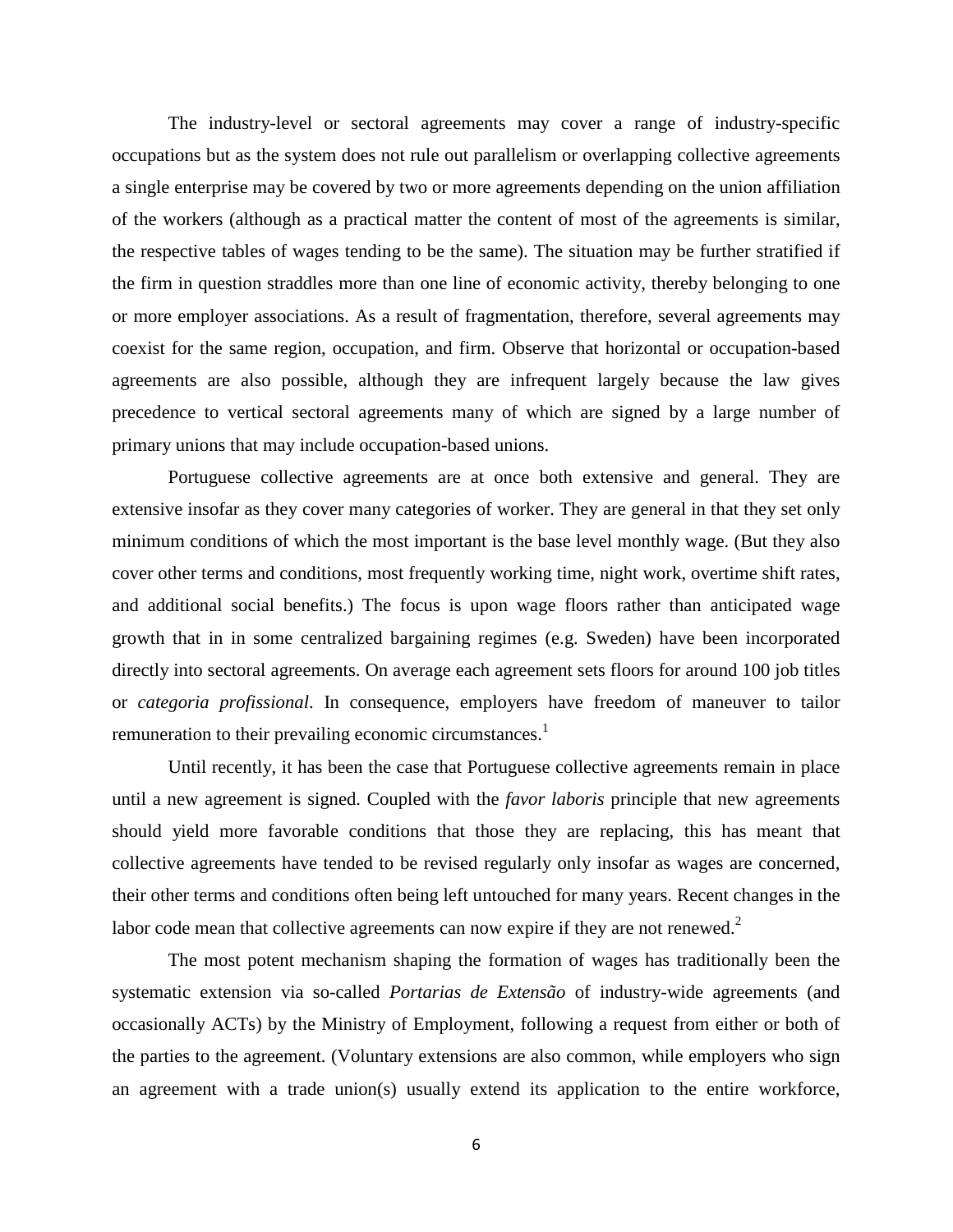irrespective of the worker's union status.) The upshot of this near automatic procedure is that even those wage agreements reached by trade unions and employers' associations with very low representation have had a strong impact in setting wage floors. Roughly speaking between 70 and 80 percent of the labor force have benefitted from collective agreements without being members of the organizations that signed them. Finally, in the absence of one of the representatives, or in the presence of strategic delays in negotiations/refusals to negotiate, the Ministry of Employment can regulate the sector directly through an Ordinance of Working Conditions, or *Portarias de Condições de Trabalho.* (An arbitration process, either mandatory or voluntary, may be set in motion to unfreeze 'blockages.') The extension mechanism in conjunction with the large number of job titles set down in the typical sectoral agreement together explain the 30,000 (informal) minimum wages identified in Martins' (2014) analysis of the employment and wage consequences of collective bargaining extensions referred to earlier.

In addition to the extension procedure, wage floors are also set under national minimum wage machinery, set up in 1974. The minimum wage can exceed that set under sectoral bargaining. This guaranteed monthly minimum wage (or RMMG) was virtually stagnant in real terms between 2002 and 2006, leading to an agreement between the social partners (government, the trade union confederations, and the employers' confederation) in 2006 allowing for an increase of almost 30 percent, to be phased in over five years and setting a medium-term target value  $\epsilon$ 500 by 2011. It has been estimated that the share of minimum wage earners among fulltime workers aged 18 to 61 years rose dramatically from 6.7 percent of total employment in 2006 to 16.6 percent in 2010 (Carneiro, Guimarães, and Portugal, 2012: 451).

Both systems of minimum wages – nation-wide and collectively bargained/extended – were disrupted by the economic crisis of 2011/12. As part of the *Memorandum of Understanding*<sup>3</sup> concluded between the Portuguese government and *Troika* in May 2011 it was agreed among other things that the procedures for extending collective agreements would be changed, even prior to which the government committed to restrict the extension of collective agreements.<sup>4</sup> In October 2012 the government announced new criteria for the administrative extension of collective agreements taking into account the representativeness of the negotiating organizations and the implication of such extension for non-affiliated firms. Most importantly, agreements could only be extended if at least one union and one employers' organization requested it and the wider signatory organizations employed more than one-half of the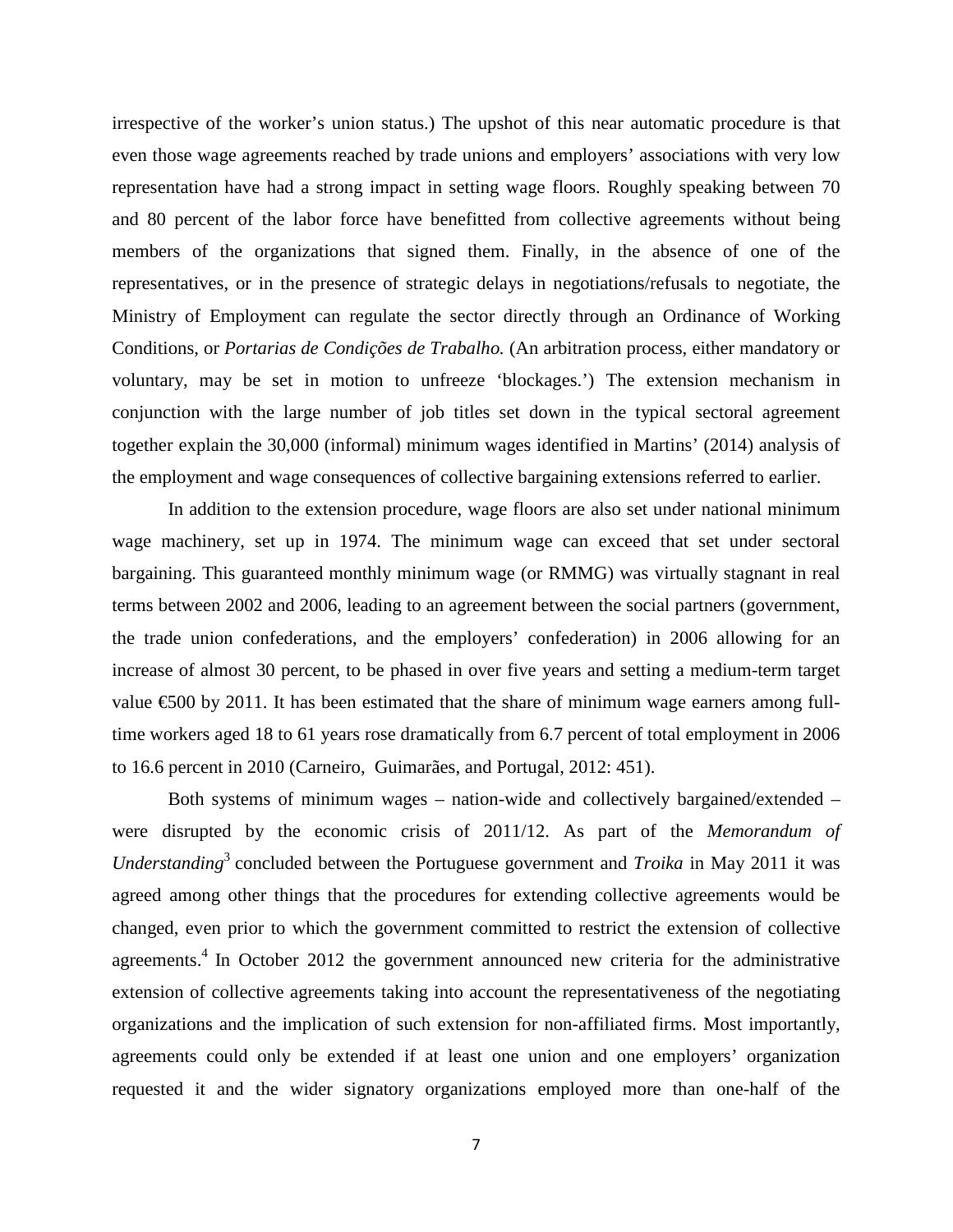employees in the relevant industry. However, in June 2014 this Resolution was modified: the criterion is now that the employers' association represents at least 50 percent of employees in the sector, or that its associates must include at least 30 percent of micro, small, and medium companies (employing up to 250 employees). As far as the national minimum wage was concerned, the *Memorandum* proposed to make any increase in the minimum wage conditional on economic and labor market developments. The minimum wage was duly frozen and in 2012 and 2013 it stood at the level of 2011 (viz.  $\bigoplus$  485). It was not uprated to a little above the mediumterm target (originally set at €500) until October 2014.

The economic crisis and the response of the public authorities to it are credited with some fairly dramatic changes in Portuguese collective bargaining. In particular, the decline in the number of Portuguese collective agreements and worker coverage have been the subject of several critical EurWORK (2013, 2014) reports, while the topic of so-called radical decentralization affecting all crisis EU nations and leading to the "destruction of national collective bargaining systems" has been identified as a key paradigm shift by Schulten (2013) and Schulten and Müller (2013). That said, we note parenthetically that there has been little evolution in *atypical collective agreements*, by which is meant the ability of works councils and other representative bodies of workers at plant level to conclude collective agreements at the workplace. The current legal position is that works councils can negotiate at this level in firms with a minimum of 150 employees but only in circumstances where this is authorized by the trade union. The latter provision reflects the constitutional provision that competence to conclude collective agreements is the exclusive preserve of the trade unions. Reform proposals favoring so-called *Acordo Geral de Empresa* that can be signed independently of the trade union had to be abandoned in the face of strong union opposition in the Standing Council for Social Concertation or *Comissão Permanente da Concertação Social* (CPCS).

Social concertation/social dialogue is the final aspect of the bargaining framework identified here. Although the last pact establishing (a reference value for) nation-wide increases was in 1996, a number of agreements have been reached in the tripartite CPCS since its establishment in 1984. We earlier noted the  $2006$  accord on minimum wages.<sup>5</sup> More importantly, the great plurality of proposals contained in the *Memorandum* relied significantly on a tripartite agreement of March 2011 on competitiveness and employment, while new reforms facilitating the renewal of fixed-term labor contracts, the elimination of four national holidays,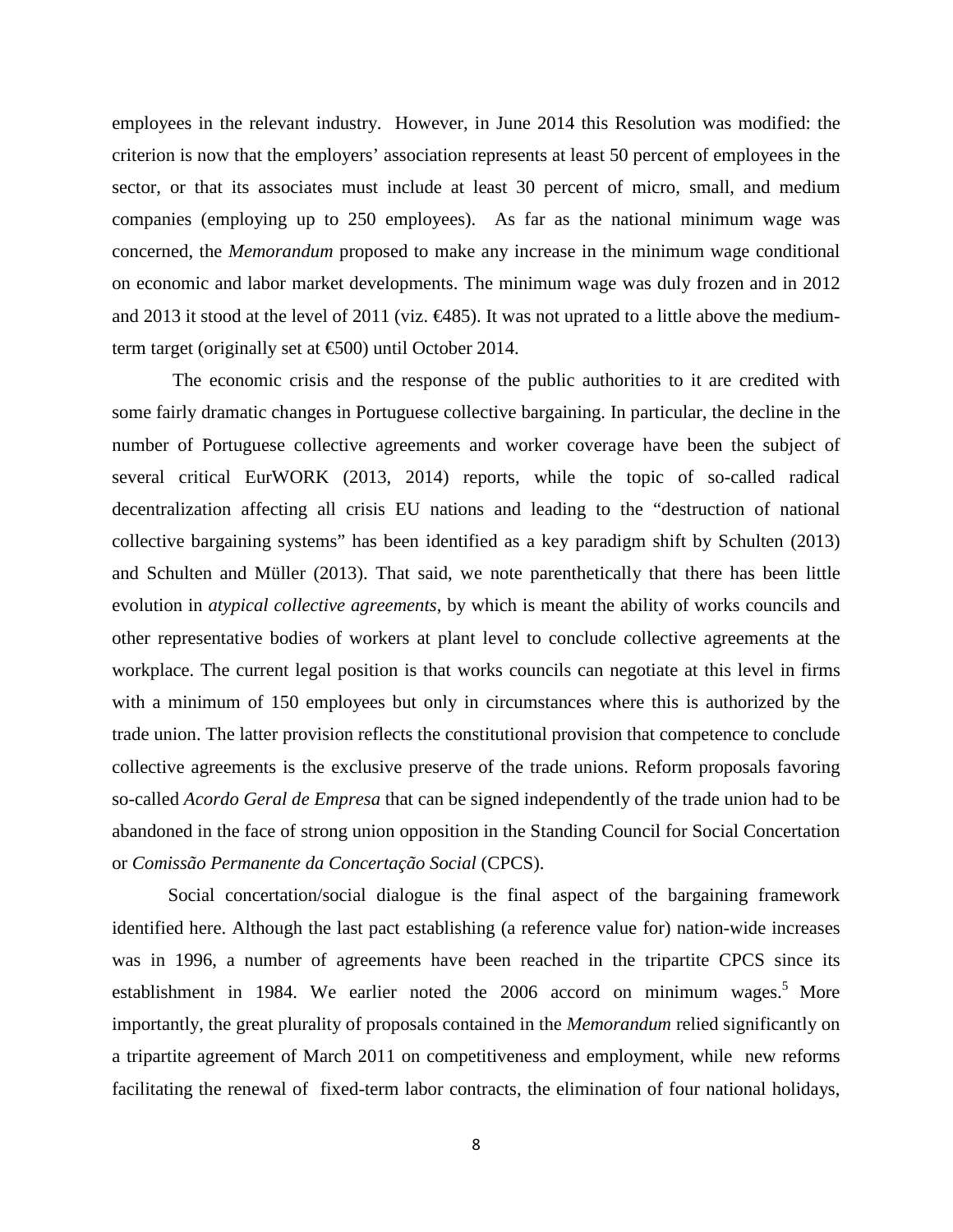and the excision of extra holiday time granted in compensation for to workers with no leave of absence in the previous year were agreed under a separate agreement on commitment to growth, competitiveness, and employment in January  $2012<sup>6</sup>$  That said, the largest union confederation, the CGTP-IN, refused to sign either agreement. Moreover, there has been little movement in the area of atypical work, where the provisions on fixed-term contracts and temporary agency work remain unusually stringent; measures to promote decentralized bargaining envisaged under the *Memorandum* have only partially been implemented because of the need for union approval; and the representativeness of the parties' criterion as a condition for the extension of collective agreements has subsequently been diluted.

#### **III. The Data**

The main dataset used in the present inquiry is the *Relatório Único* for the three years 2010, 2011, and 2012. The data are collected through a mandatory questionnaire to every establishment with at least one wage earner, and the survey is conducted by the Office for Strategy and Planning in the Ministry of Solidarity, Employment and Social Security. The union question contained in the survey and asked of the manager respondent is as follows: "Indicate the number of workers for whom you have knowledge of their membership in a union (because they are union officials, because you deduct membership dues from their salary, or because the worker informed you about his/her membership so as to determine which particular collective regulation is applicable to their case)." Responses to this question are used to calculate the firm density rates.

Data are given on each establishment (its location, economic activity, employment, number of temporary employees, legal structure, and sales) and for each of its employees (their gender, age, education, skill, occupation, tenure, earnings, and work schedule). The earnings data are both detailed and accurate. The information pertains to the gross wage for normal hours of pay (or base wage) together with both regular and irregular benefits, overtime pay and hours, and wage bargaining mechanism/type of contract. The full-wage, or total compensation, is the wage variable used in estimating the union wage gap or premium. The accuracy of this information is assured by its administrative nature and the fact that by law the wage and all other information in the survey has to be made publicly available at the establishment.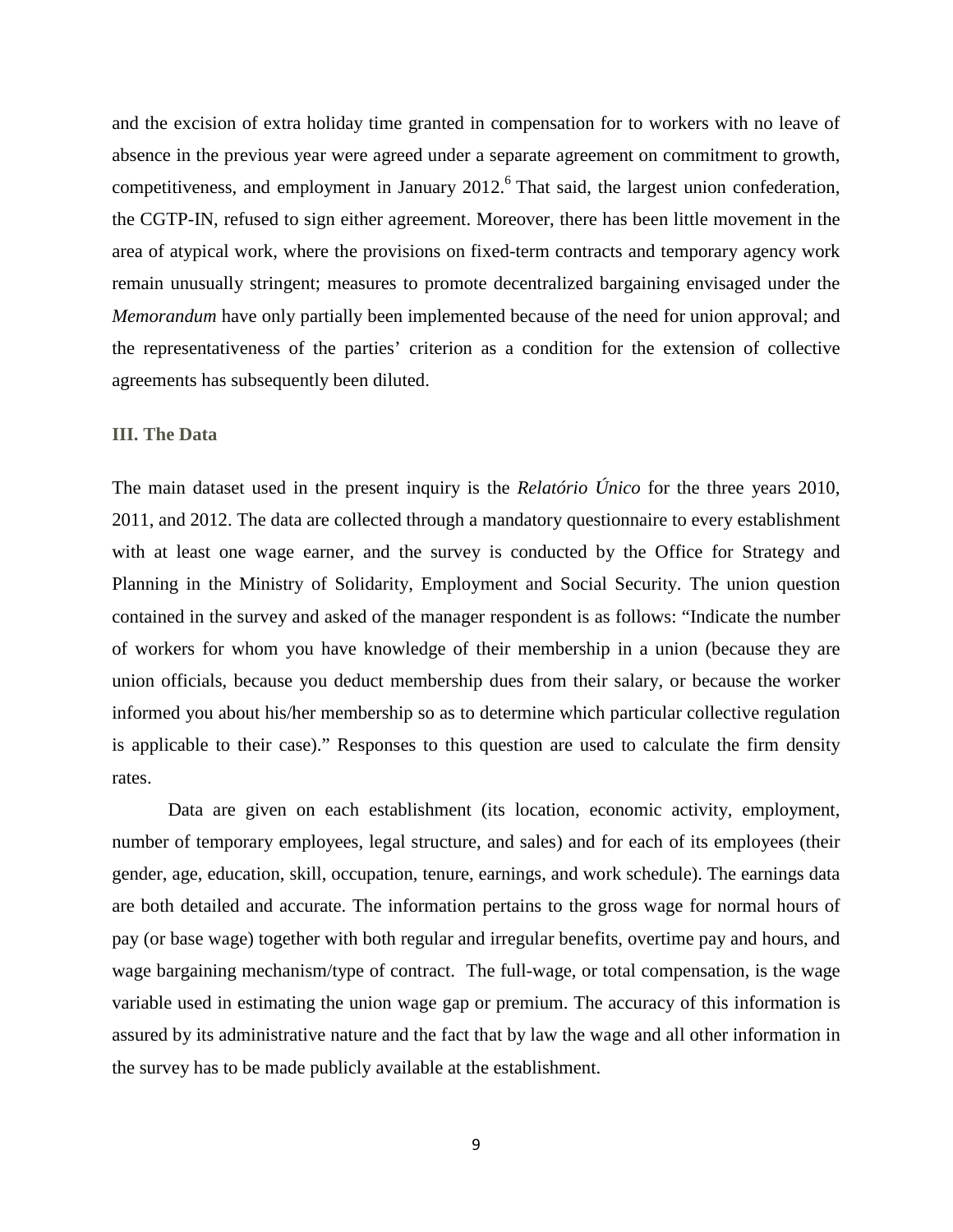The restrictions imposed on the raw dataset were as follows. First, we limited our analysis to full-time workers in mainland Portugal. Second, we excluded workers from agriculture and forestry, as well as those in public administration whose wages are not collectively bargained. Third, individuals aged under 16 years and above 65 years at survey date were excluded. Finally, to be included workers' monthly wages had to be at least 80 percent of the mandatory minimum wage which here corresponds to the lowest admissible wage for apprentices. Our final sample for the density computations comprises some 612,336 year-firm observations, which correspond to some 301,724 firms matched by identifying number, representing 2,758,197 individuals matched by identifying number, gender, and year of birth, and 48,913 jobs matched by code of the collective agreement occupational category.

The data contained in the *Relatório Único* replicate that provided in the *Quadros de Pessoal* (Personnel Tables) but only became available in 2010. Computation of the union wage premium, will also use data from the three waves of the *Relatório Único*, but for our analysis of downward nominal wage rigidity in high and low inflation regimes, in which we effect a comparison between the years 1984 and 2012, data for the earlier year will be taken from the *Quadros de Pessoal*.

The third dataset used in this inquiry lists all new agreements and extensions of collective agreements between January 2008 and December 2011 and is maintained by the Ministry of Economics from the texts of both the individual collective agreements and extension orders. We simply take Martins' (2014) estimates based on these data as these are the most reliable indicators of the *flow* of collective agreements and extension ordinances available.<sup>7</sup> These will be combined with stock data from the *Relatório Único* (and the *Quadros de Pessoal*) to examine the validity of the assertion that profound changes in the numbers of extensions and new agreements imply sharp falls in coverage.

#### **IV. Modeling**

We address in turn the models used to estimate union density and the union wage gap – the final two components of our analysis having a basis in tabulations of collective agreements and extensions and investigation of the wage change distribution are not further discussed here. To estimate the determinants of establishment unionism we deploy a count regression model and, in recognition that many firms in the sample do not have any unionized workers (287,056 firms, or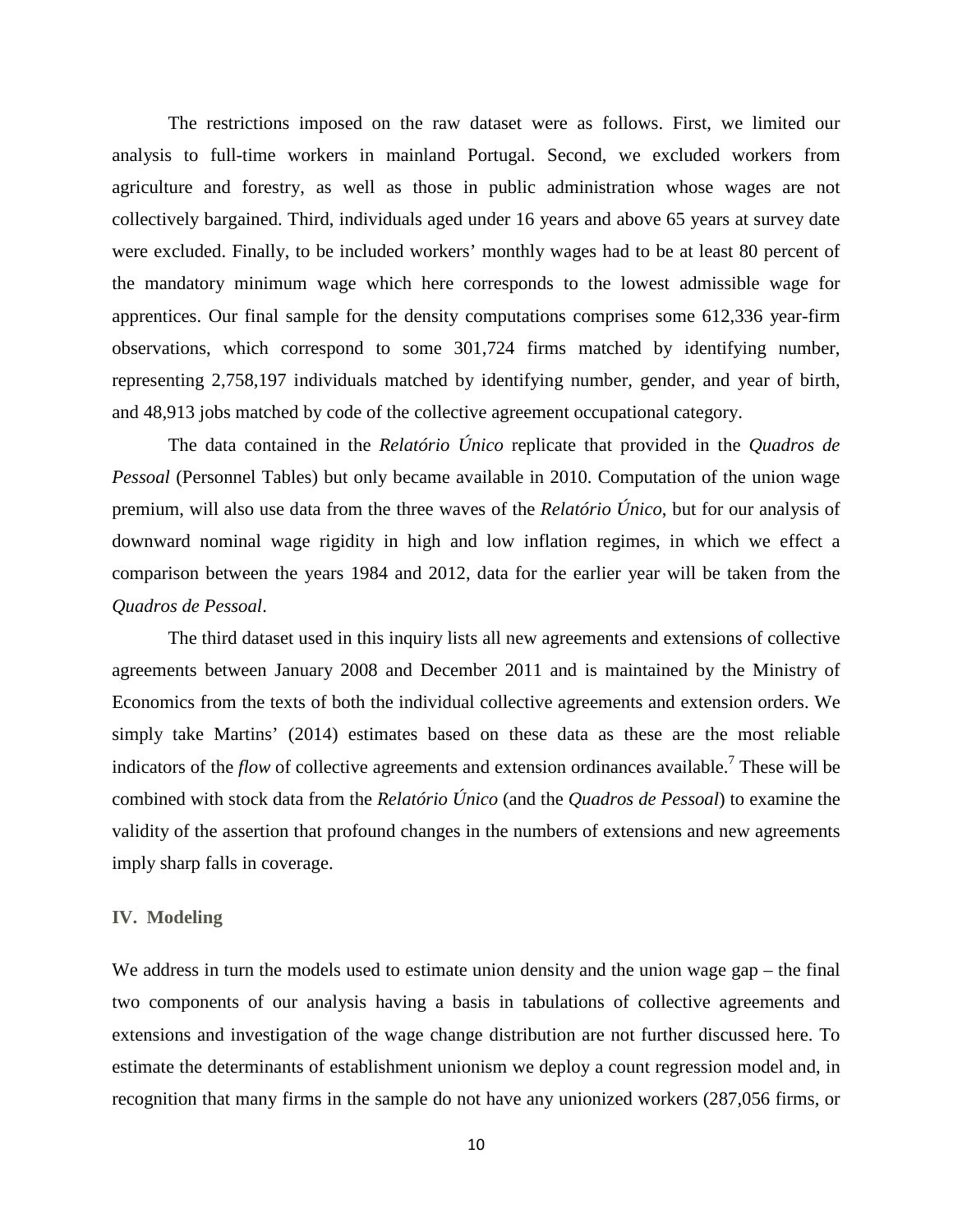95.14 percent of the total), a zero inflated count model. More specifically, since the non-zero observations may be over-dispersed in relation to the Poisson distribution, we use a zero inflated negative binomial model (ZINB) after Lee, Wang, and Yau (2001).

The zero negative inflated negative binomial model can be written:

$$
Pr(y|x) = \begin{cases} \rho + (1 - \rho)e^{-\lambda(x,u)} & \text{for } y = 0\\ (1 - \rho)\frac{e^{-\lambda(x,u)}\lambda(x,u)^y}{y!} & \text{for } y \ge 1 \end{cases}
$$

where *y* denotes the count of the expected number of union workers at the establishment; *x* are the covariates influencing unionization and *u* is an error term; and  $\rho \in [0, 1]$  is a zero-inflated parameter, obtained through a simple logit parametrization:

$$
\rho = \frac{\exp(\tau)}{1 + \exp(\tau)}.
$$

Observed data often display empirical variances larger than their means, implying the existence of an "overdispersion" problem. This may reflect the existence of firm unobserved heterogeneity. The problem can be circumvented by adding the random variable *u* to the vector of explanatory variables. This will allow for the expected value to differ from the variance. But conditional on the error *u*, *y* follows a Poisson distribution. If we assume that *u* follows a gamma distribution then the unconditional distribution of *y* is a negative binomial. In other words,  $\lambda$  (*x, u*) = exp(*x*'β + log *u*), with *u* following a gamma distribution, and where *E*(*u*|*x*) = 1 and *Var*(*u*|*x*) = 1/*δ*. Furthermore, we included an additional covariate, representing the size of the workforce as a measure of the exposure to the "risk" of being unionized, and forced the regression coefficient to be 1. That is,  $\lambda$  (*x, u*) = exp(*x*' $\beta$  +log N+ log *u*), where *N* is number of workers in the firm. Proceeding this way, the specification lends itself to a convenient interpretation as a fractional regression model.

The dependent variable in the model is the number of unionized workers at the firm. The independent variables in the model are (average) worker characteristics and firm characteristics. The former comprise a continuous measure in age, and the proportions of females, foreign nationals, and individuals in various educational categories. The firm characteristics are the share of public equity, and dummies for establishment size (6) and industry (30). There are also two time dummies because of our use of all three waves of the *Relatório Único.*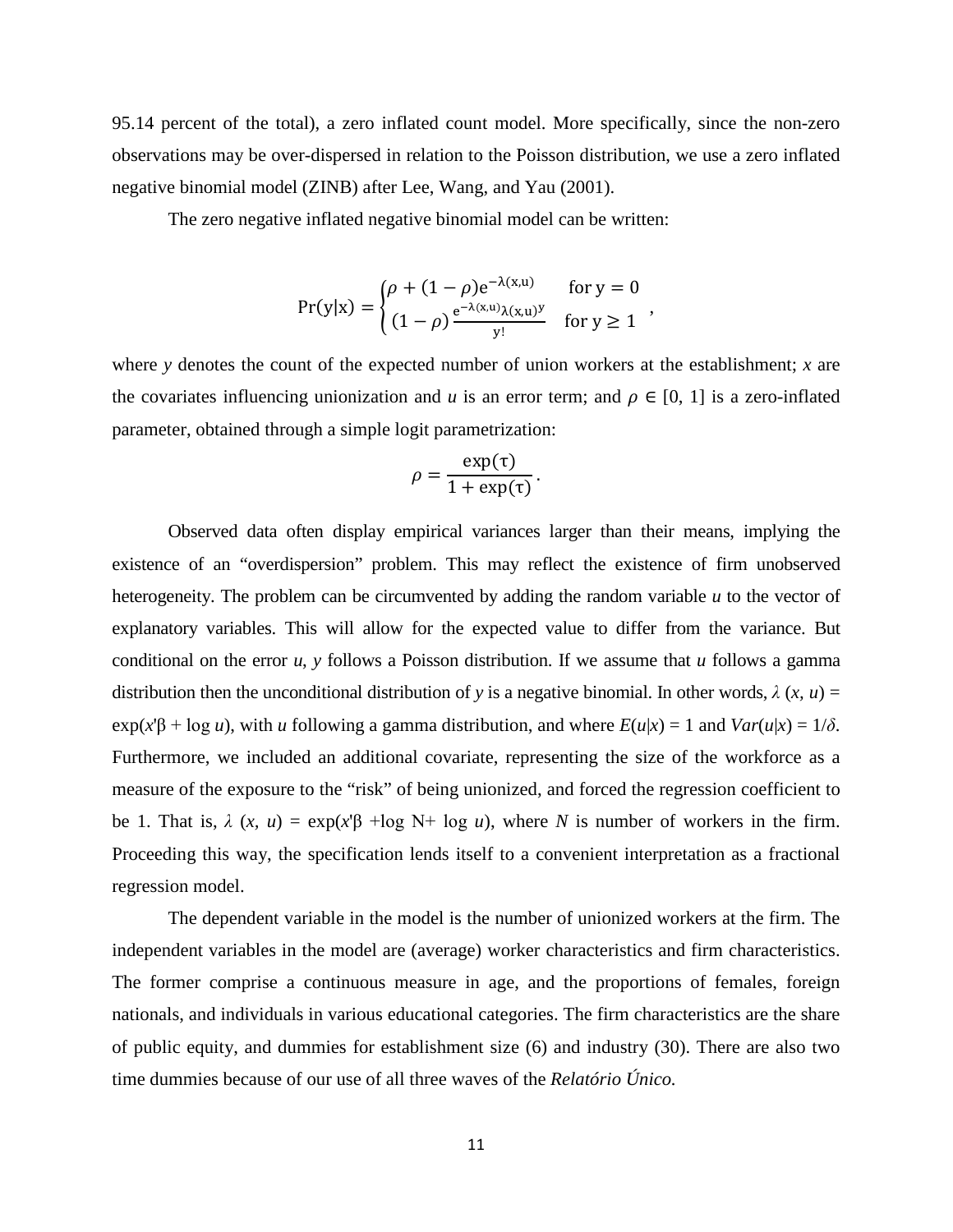Our second model links union density to the union wage gap. It takes into account the results given by Portugal, Vilares, and Addison (2014) showing that it is unwise to assume that union density impacts linearly on (log) wages. That paper seeks to decompose the union wage gap in terms of the contribution of worker, firm, and job title heterogeneity via a highdimensional fixed-effects regression model. The main finding of the study is that the wage gap largely reflects the allocation of workers to firms with distinct wage policies due to the heterogenous presence of unions at firm/sector level rather than unobserved worker quality or differences among job titles, and we will take this interpretation as the main driving force behind the union wage gap. Observe that the union wage gap in this model – that is, prior to the decomposition exercise – gives the cet. par. average difference in wages at a given firm resulting from the specific union density rate of that firm via a two-stage estimation. Essentially the first step of the procedure is a wage regression with standard controls but a separate fixed effect corresponding to each level of union density in the database. That is, there is a different wage intercept capturing the constant impact of the firm's particular density rate on his or her compensation. In a second step, a kernel regression is used to smooth these fixed effects. The outcome of this exercise shows that the impact of union density is highly nonlinear. Specifically, it is miniscule up to 20 percent density but increases steeply thereafter, reaching a maximum at around 70 percent density.

As an approximation to the flexible functional form of the full model, our worker earnings function substitutes four union dummies (and the omitted category) for the 4,814 individual union fixed effects. Our estimating equation is thus specified as:

$$
\log w_{_{if\!f}} = \beta x_{_{if\!f}} + \sum_{k=1}^4 \eta_k u d_{_{f\!f}}^k + \varepsilon_{_{if\!f}} \, .
$$

where  $\log w_{i\theta}$  is the log of monthly gross compensation for the individual worker *i* in firm *f* at year *t* and, in addition to the union dummies,  $x_{i\hat{i}}$  is a vector of explanatory variables and  $\varepsilon_{i\hat{i}}$ denotes an idiosyncratic error term.

The four union density dummies ( $ud_f^k$ ) are as follows: greater than zero but less than or equal to 25 percent, greater than 25 percent but less than or equal to 50 percent, greater than 50 percent but less than or equal to 75 percent; and greater than 75 percent. The base controls to be used at the level of the worker are age, age squared, tenure, tenure squared and dummy variables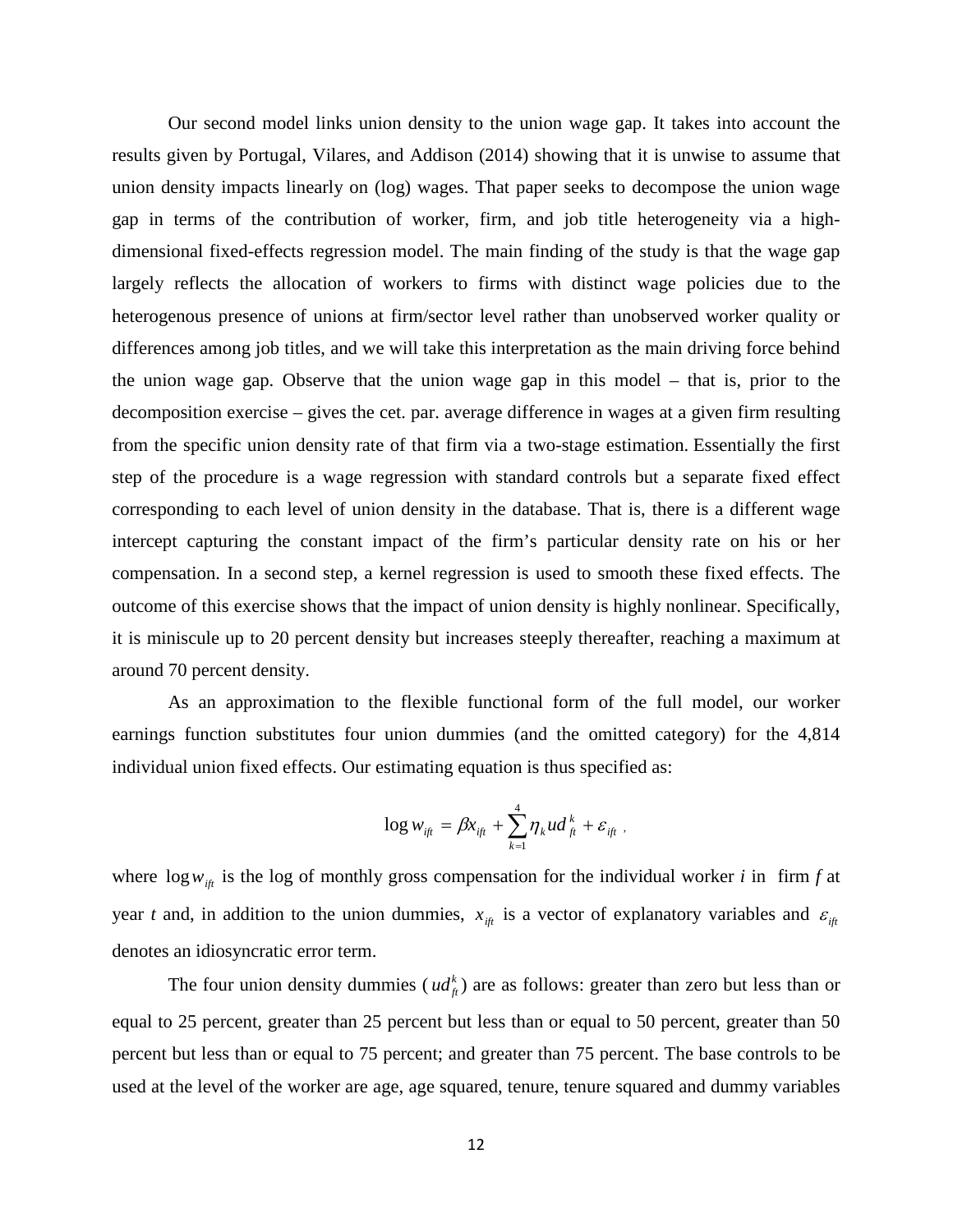for gender, and education level; for the firm, they are industry and size dummies. In addition, there are two time dummies reflecting our use of all three waves of the *Relatório Único*. We shall also report separate summary results for an additional specification containing occupational dummies, reflecting the ongoing controversy in the literature as to their use (cf. Hirsch, 2004; Blanchflower and Bryson, 2003).

Finally, a caveat concerning needs to be entered in interpreting the union wage gap(s) reported here. Unions may indeed shape the wage policies of firms. But union presence is not random, so that the finding of a substantial premium may also reflect a union proclivity to organize firms with more generous compensation policies to begin with. Causation thus remains an issue in this study as in most others. That said, partial answers to the causation issue even in the absence of information on individual union status are provided by the fuller model where the wage gap is decomposed into its firm, job title *and* worker fixed effects.

#### **V. Introductory Descriptives**

We preface our cet. par. findings with some background statistics on union density and worker coverage by collective agreement. Table 1 provides three sets of estimates of trade union density covering the period 1980 to 2012. The first are taken from Blanchflower and Bryson (2003) and point to a sharp reduction (a little under 50 percent) in membership over the final two decades of the last century. The next set of estimates are broadly comparable in construction and are taken from the OECD (2015). They now show a much reduced rate of decline over the first decade of the present century and even a slight uptick as of 2012. As noted earlier, our own estimates rely on administrative data from the *Relatório Único* – rather than union sources – and exclude the public sector if not public enterprises. Perhaps more important than the difference between our data and those of the OECD, only partly by reason of this exclusion, is the broad stability in the measures of union density over the last three years for which the data are available in the face on economic crisis and retrenchment.

#### (Table 1 near here)

Table 2 plots the *flow* of collective agreements and their coverage from 2008 to 2012. This is where the real drama unfolds. As can be seen, there has been a precipitous fall in the numbers of new sectoral agreements (79.1 percent), multi-company agreements (66.7 percent), and single-firm agreements (58.8 percent) over just four years. Equivalently, the number of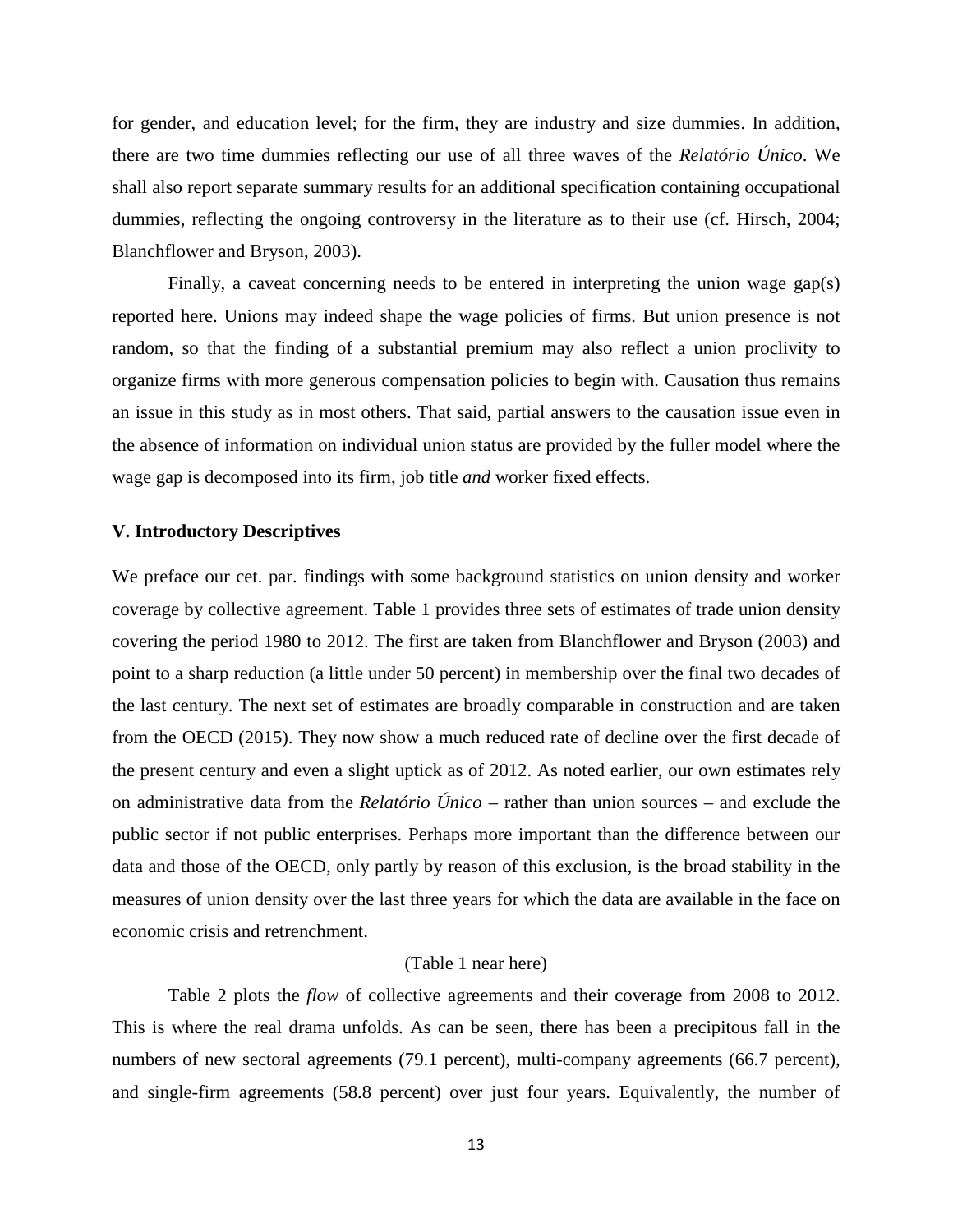workers covered fell by 83.6 percent, 43.6 percent, and 85.7 percent, respectively. On aggregate, the number of workers covered directly by collective agreements fell from 1,894,846 to 327,622 (or 82.7 percent). The last column of the table reveals an even more dramatic fall off in the number of extension agreements of 92.7 percent. The table does not give the number of workers affected by these extension agreements as the authorities do not collect information about the number of affiliated workers in each signatory union and the universe of workers potentially covered by a given bargained instrument of collective bargaining. As a result, the available information simply reports the workers covered by each instrument independently of its origin, either by affiliation or extension.

#### (Table 2 near here)

The latter data have been interpreted as indicating a major rupture of the industrial relations system in Portugal that have excluded large numbers of workers from collective agreements. But the notion that the Portuguese reforms have resulted in an overall reduction in the coverage of collective agreements (see, for example, EurWORK, 2013, 2014; International Labor Organization, 2014; Schulten, 2013; Schulten and Müller. 2013) is to confuse flows with stocks, namely the number of workers covered by new agreements and extension orders and those covered by existing agreements and ordinances. In short, Table 2, dealing with flows, will have to be augmented with stock data in what follows, and to anticipate our findings we shall report that the number of workers covered by collective agreements has, in common with union density, evinced broad stability in recent years. We shall also argue that there is little evidence in the flow data to herald the disappearance of collective bargaining.

#### **VI. Main Findings on Union Density, the Wage Gap, and Stock Data on Coverage**

Table 3 presents the regression estimates from the negative binomial model discussed in section IV.<sup>8</sup> Observe firstly the positive relationship between average age and the number of unionized workers in the firm, indicating the increased propensity on the part of the worker to become unionized with age. The negative association between membership and nationality (here the share of foreigners) is also familiar. Less anticipated is positive association between the share of females in the firm and union density, although it is only marginally significant. (The coefficient estimate of 0.0710 means that increasing the share of females by 10 percentage points increases union density by 0.07 percent.) Evidently, traditional gender-based supply and demand have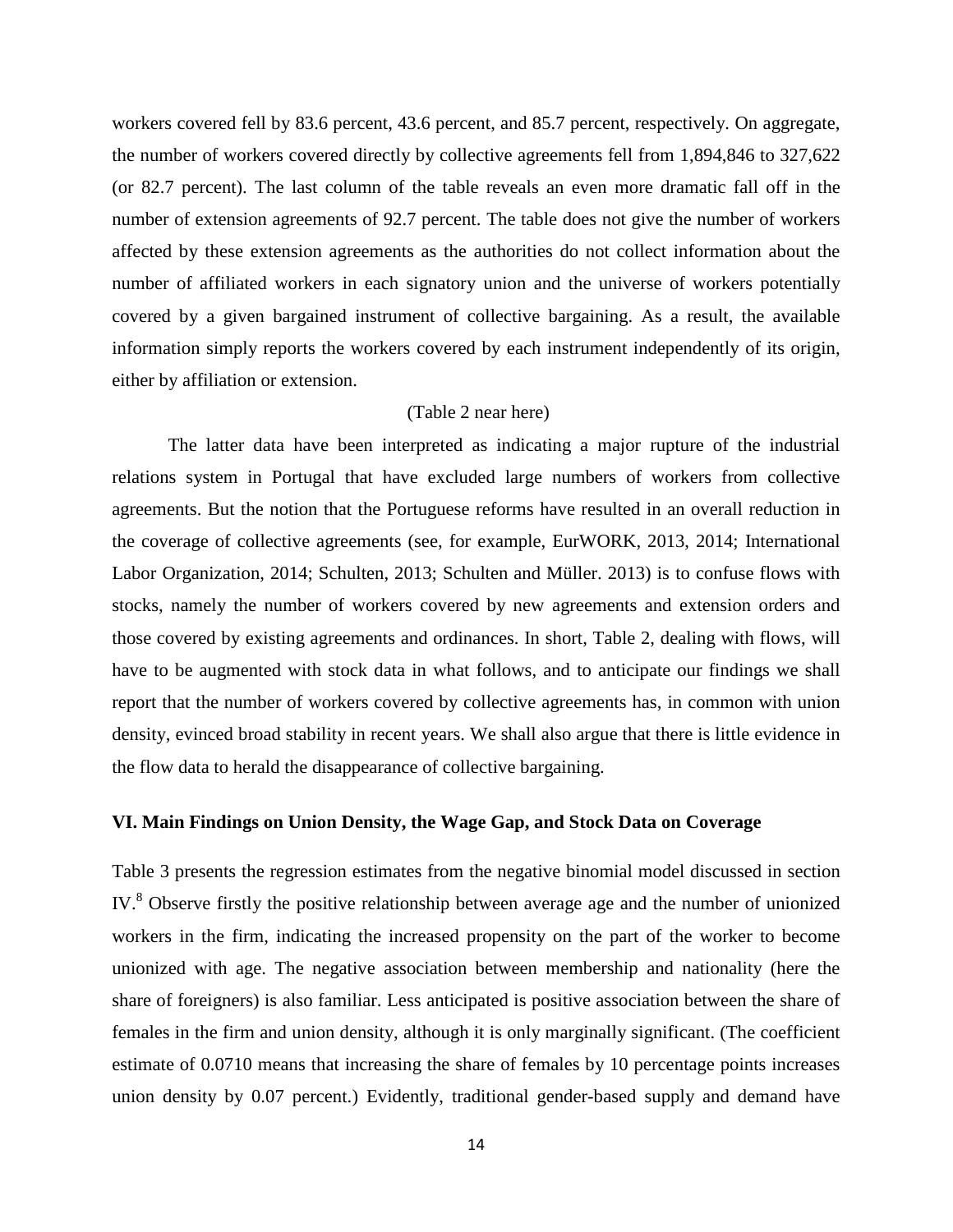become moot with the increased labor market exposure of females. For its part education is strongly associated with union membership: the relationship is near monotonic, the omitted category being those with no schooling.

#### (Table 3 near here)

Perhaps the clearest association of all is the monotonic relation between firm size and union membership, most likely reflecting scale economies to unions in the supply of union services, as well as potential collective voice benefits. Note, too, the sharply higher membership rates in companies with greater public equity. It is frequently argued that the 'dispersed' nature of property rights in such circumstances together with implicit guidelines on collective bargaining operating in public administration (not included in the sample), where government assumes the position of employer, provides encouragement to higher union density in publicly owned firms.

Finally, among the sectoral dummies, the cases of Finance and Insurance Services and Transportation and Storage Services are important. The former sector is the sole private sector industry where the labor unions offer a system of private healthcare benefits to workers, while the latter is well known for its inelastic demand, small share of labor costs in total costs, and pervasive featherbedding. Other important sectors are Oil Refined Products and Electricity and Water, oligopolistic sectors with an historical prominence of public equity, which despite its erosion under successive privatization schemes likely has legacy effects on collective bargaining arrangements.

We turn next to the association between union density and the union wage gap, using the modified (first-stage) procedure from Portugal, Vilares, and Addison (2014), described earlier, in which four density dummies substitute for individual union fixed effects in each worker's wage equation. Table 4 summarizes the model in presenting regression coefficients for the density dummies (>0%, ≤25%; >25%, ≤50%; >50%, ≤75%; and >75%), the omitted dummy being union density  $= 0\%$ . Summary results from four separate specifications are reported. The first contains just the union density dummies; the second adds a set of worker controls; the third adds firm controls; and the fourth adds a single control for occupation. It will be recalled that in addition to the occupational control, the worker controls consist of age and age squared, tenure and tenure squared, and dummy variables for gender and educational level while the firm arguments are industry and size dummies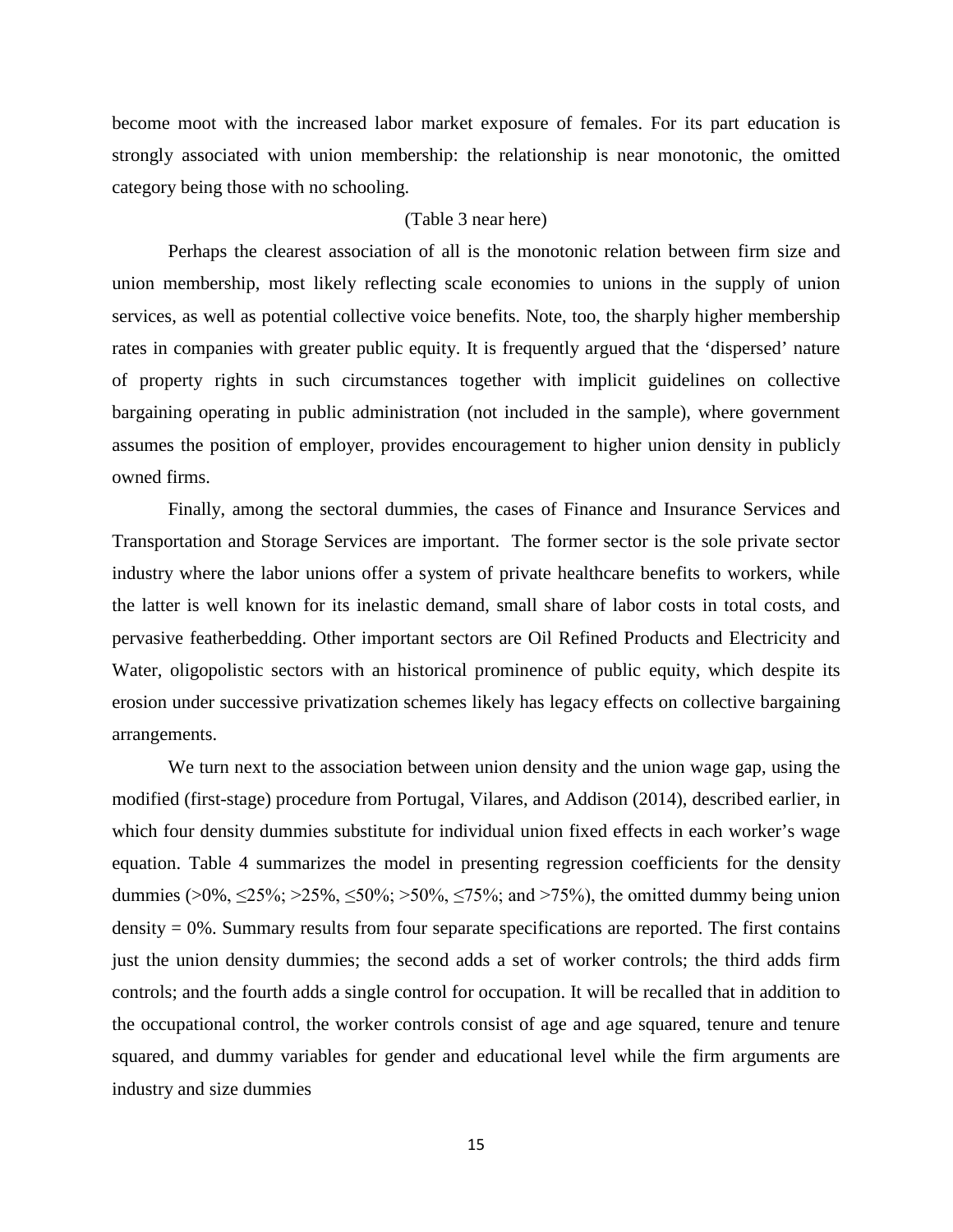#### (Table 4 near here)

As can be seen from Table 4, after density climbs above one-quarter of the firm's workforce, the union premium is sizeable and survives the incorporation of worker, firm and occupational controls. For example, absent controls, in those workplaces where more than 75 percent of the workforce is unionized the average value of the premium is 61.11 percent. With the addition of worker and firm controls, the corresponding values are less at 34.0 and 14.95 percent, respectively, indicating that union workers are more highly educated and the importance of a firm's location and size. Finally, adding in occupation controls causes a no appreciable change in the premium, indicating that for this dataset the controversy over the inclusion of the occupational controls in the augmented Mincerian wage equations is perhaps overdrawn.

These estimates of the union premium are really rather substantial. If an analogy can easily be drawn, they certainly exceed U.S. plant-based estimates based on material victories in union representation elections (see Lee and Mas, 2012).

This returns us to the issue of coverage. In Table 2 we reported the dramatic fall-off in new agreements and new extension ordinances after 2010, drawing on Martins (2014). Other observers have misleadingly concluded from these data that the changes since 2008 have left a little over 1.5 million workers without coverage and that the decline in collective bargaining has reached crisis point (EurWORK, 2014). In Table 5, using data from the *Relatório Único* for 2010-2012 and from the *Quadros de Pessoal* for 2008-2009, we report that the number of workers covered by an existing or new instrument of collective bargaining – either agreement or extension ordinance – has declined only modestly from a peak of 91.5 percent of all workers to 89.2 percent of all workers in 2012. We supplement the material in Table 5 with information on the component instruments in Figure 1 which also gives information on the total number of workers affected. The most notable feature of the figure is the broad-based stability in the coverage of the various types of agreements over the sample period. Clearly, the bulk of extension agreements are assigned here to branch agreements or CCTs. Accordingly, the 'other' category picks up the other non-bargained instruments such as Regulations of Working Conditions and arbitration where the Ministry of Employment, or an independent third party, regulate the sector directly and not just orders that simply enlarge the franchise of a bargained instrument.

(Table 5 and Figure 1 near here)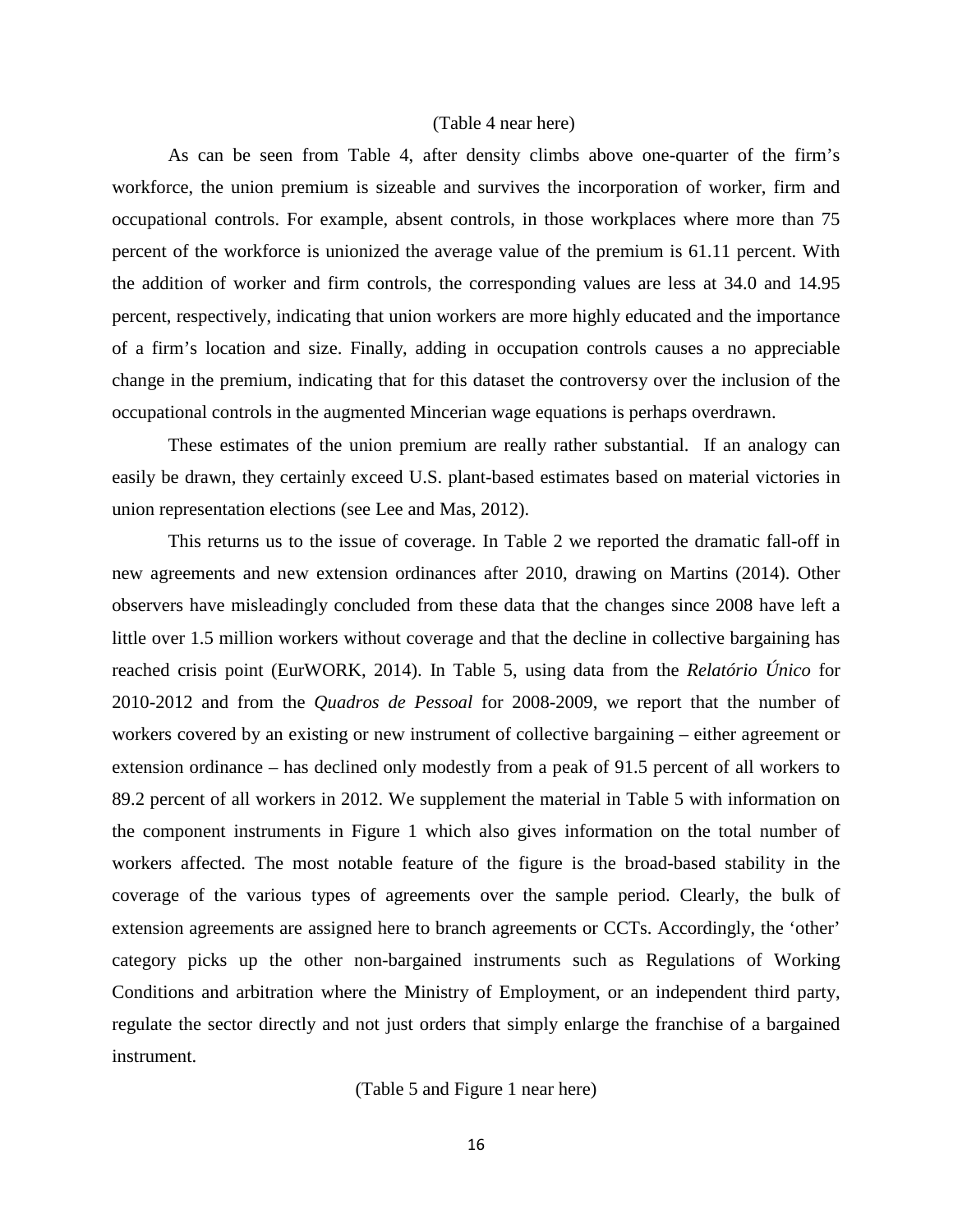The bottom line with respect to coverage is that reports of the death of Portuguese collective bargaining have greatly been exaggerated by outside observers. This interpretation is underscored by the subsequent dilution of the restrictions on extension agreements. We next proceed to offer a different explanation for the decline in new agreements and extension ordinances.

### **VII. Collective Bargaining Coverage Once More (or Downward Nominal Wage Rigidity in High and Low Inflation Regimes)**

The notable feature of wage setting in recent years, and in particular at end of our sample period, is the evidence of extreme nominal wage rigidity. This outcome is the result of a conflation of severe economic contraction and a low rate of inflation. In these circumstances, a revealing exercise is to contrast the nominal wage change distribution in 2012 with that in 1984 when another interval of economic recession was accompanied by *high* inflation. The respective wage change distributions (of job stayers) are provided in panels (a) and (b) of Figure 2. We focus here on the base wage since this measure is more closely related to the theoretical notion of a negotiated wage rate.

Beginning with panel (a) of the figure, it can be seen that a tiny (2%) proportion of workers faced nominal cuts and a discernible share of worker (5%) experienced a wage freeze. However, the large majority of workers had nominal wage increases but real wage cuts. Only 18% of workers enjoyed real wage increases, namely those located in the wage change distribution to the right of the inflation rate identified by the vertical dashed line. The share of workers located between the two vertical lines (74%) provides a rough indication of real wage contractual flexibility in the face of recession. On net, therefore one can speak of real wages having declined by 7.4 percent in 1984, much more than the decline in real GDP (-1%). Meantime, the unemployment rates increased very modestly from 8.2 to 8.5 percent (see also Carneiro, Guimarães, and Portugal, 2012).

The drama of *contemporary* wage adjustment is illustrated in panel (b) of the figure. The wage change distribution nearly collapses at zero percent nominal wage change. Fully 86 percent of the workers experienced real wage decreases. Because the inflation rate was very low, the margin of downward real wage adjustment that would not imply nominal wage cuts was highly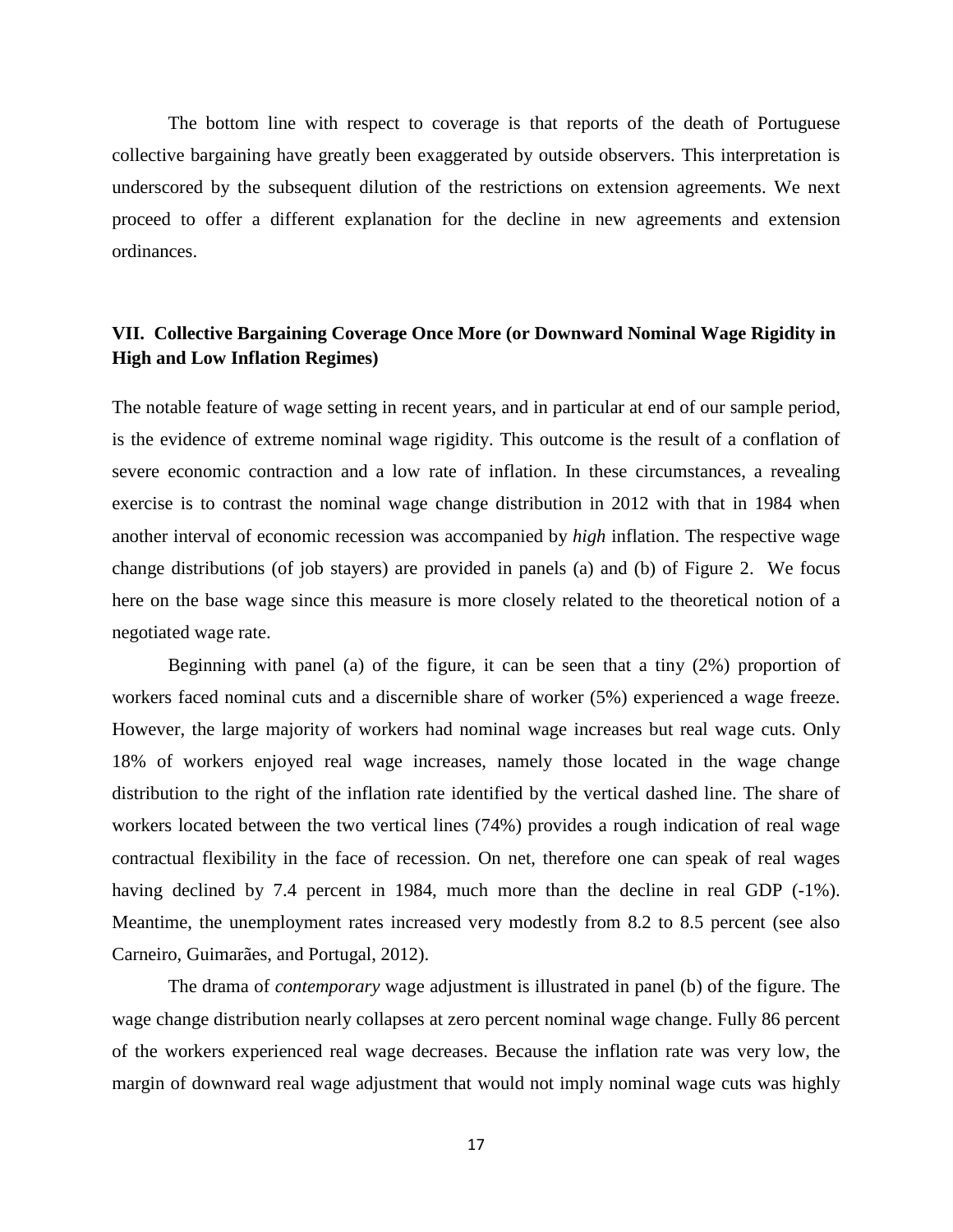circumscribed. In these circumstances, a huge fraction of workers experienced nominal wage freezes (76%), an outcome without parallel in other developed economies. Overall, real wages fell by 1.3 percent in 2012 whereas GDP declined by 3 percent. Meantime, the unemployment rate increased substantially from 12.7 to 15.5 percent. Some other reasons why nominal wage were effectively frozen have already been discussed. They have to do with the mechanisms that generate automatic nominal wage increases, in the form of a sharp decline in new collective agreements, legal limits placed on the extension of such agreements, and a freeze on minimum wage hikes. In short, 2012 was a time in which incipient downward nominal wage rigidity became truly binding, the full consequences of which are to be felt in the future. These consequences include job destruction (Carneiro, Portugal and Varejão, 2014), pent-up wage deflation, *and then and only then* the crisis in industrial relations referred to by EurWORK, inter al.

#### **VIII. Conclusions**

This inquiry has uncovered what to many will be some surprising facts about collective bargaining in Portugal. This is largely the result of our being able to use a new dataset that contains reliable data on union membership. We provide not merely the first accurate estimates of union density in Portugal, 2010-2012, but also demonstrate evidence of a sizeable densityrelated union premia in a regime of near-universal coverage. Causality remains an issue because unions may locate in firms with more generous compensation policies or that are more 'permeable' to union wage demands. Finally, despite an unambiguous shift in bargaining momentum that has led to far fewer collective agreements and extensions in the wake of the economic crisis, we report that coverage by collective agreement is largely unaffected once one accounts for the stock of existing contracts. Although the bargaining milieu has changed, we argue that this is best seen as a consequence of a low inflation regime in conjunction with a severe economic downturn. Whereas in the past the wage setting system was largely driven by "upward nominal wage rigidity" the present environment is one in which downward nominal wage rigidity has become truly binding. If not exactly a case of *plus ça change,* we have yet to observe a sea-change in Portuguese collective bargaining practice. That said, our analysis suggests that changes will be forced on the bargaining parties.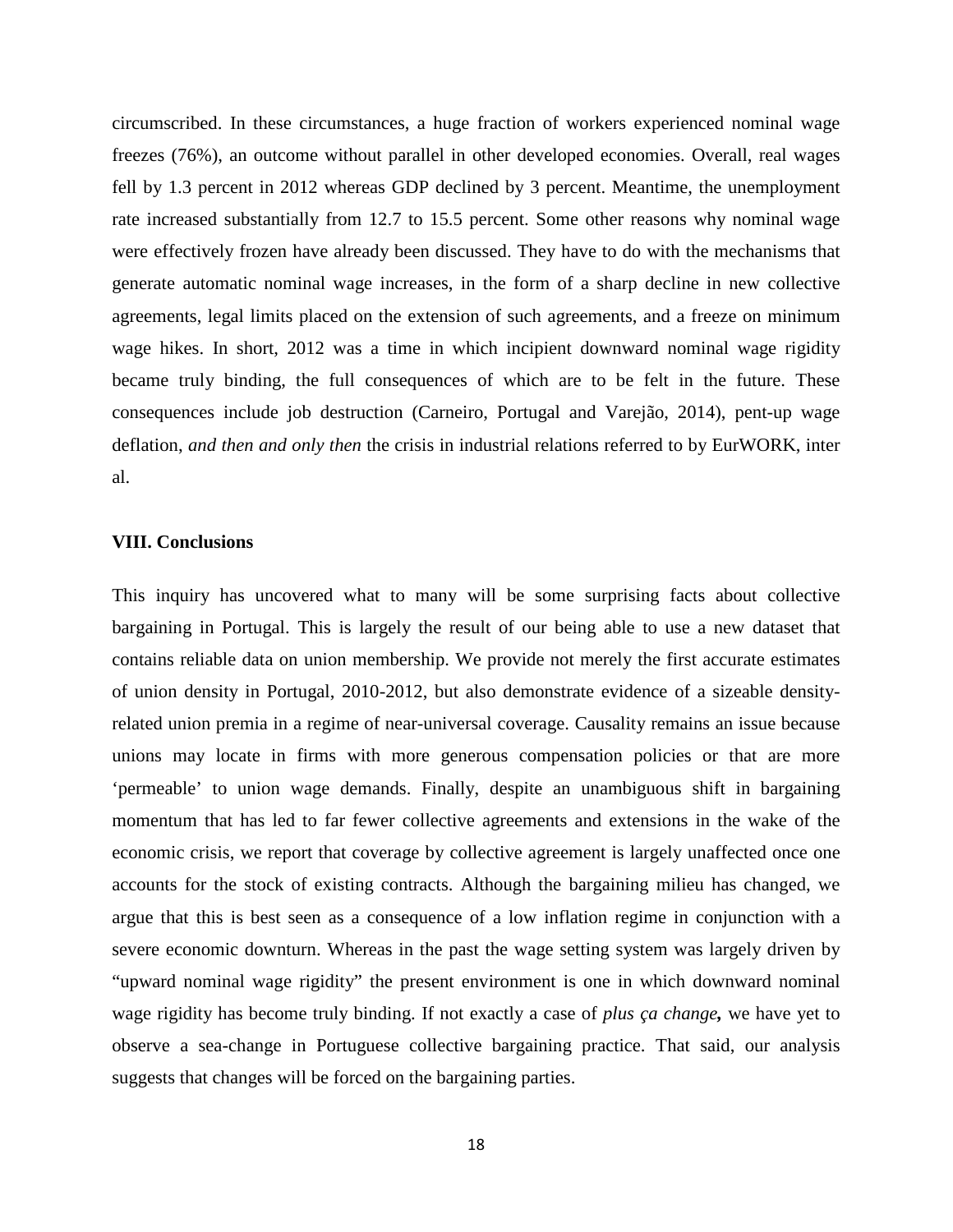#### **Endnotes**

<sup>1</sup>On the determinants of the contractual wage and the 'wage cushion,' or difference between actual and the contractual wage set for each worker category, see Cardoso and Portugal (2005).

 $2$  The status quo ante until late 2014 was as follows. Collective agreements expired five years after they had last been agreed, or five years after one of the parties had indicated its intention to renegotiate their terms and conditions. The said, the collective agreement would continue to apply for at least 18 months after this, to allow negotiations to take place. Indeed, either of the parties had a period of 12 months during which to request the appointment of an arbitrator to draw up new terms and conditions. New validity rules for expired collective agreements came into force on 1 September 2014. Specifically, the expiry period was reduced from five years to three years, and the period of continuation upon expiry reduced from 18 months to 12 months. In addition, whenever there is an interruption of negotiations, including conciliation, mediation or voluntary arbitration for more than 30 days, the period of 'survival' is suspended and the period of negotiation with suspension cannot exceed 18 months.

3 The terms of the *Memorandum* are available at

http://economico.sapo.pt/public/uploads/memorandotroika\_04-05-2011.pdf.

<sup>4</sup> Other changes under the *Memorandum* were revisions to the unemployment insurance system in terms of the level and duration of benefits, a diminution in employment protection via a reduction in severance payments and the relaxation of protection against individual dismissals, a reduction in the payment for overtime working and an increase in hours by reducing compensatory time off per hour of overtime, and an expansion of flexible working time arrangements in the form of working time accounts at individual and plant level.

<sup>5</sup> See also the 2008 agreement on the Regulation of Labor Relations, Employment Policies and Social Protection. Available at: http://www.ugt.pt/Acordo\_25\_06\_2008.pdf

<sup>6</sup> The two accords are available at

<http://www.ces.pt/download/719/AcordoTripCompetEmprego.pdf> and

[http://www.portugal.gov.pt/media/424132/compromisso\\_crescimento\\_competitividade\\_emprego](http://www.portugal.gov.pt/media/424132/compromisso_crescimento_competitividade_emprego.pdf) [.pdf.](http://www.portugal.gov.pt/media/424132/compromisso_crescimento_competitividade_emprego.pdf) And for English language summaries of labor law, see Palma Ramalho (2013).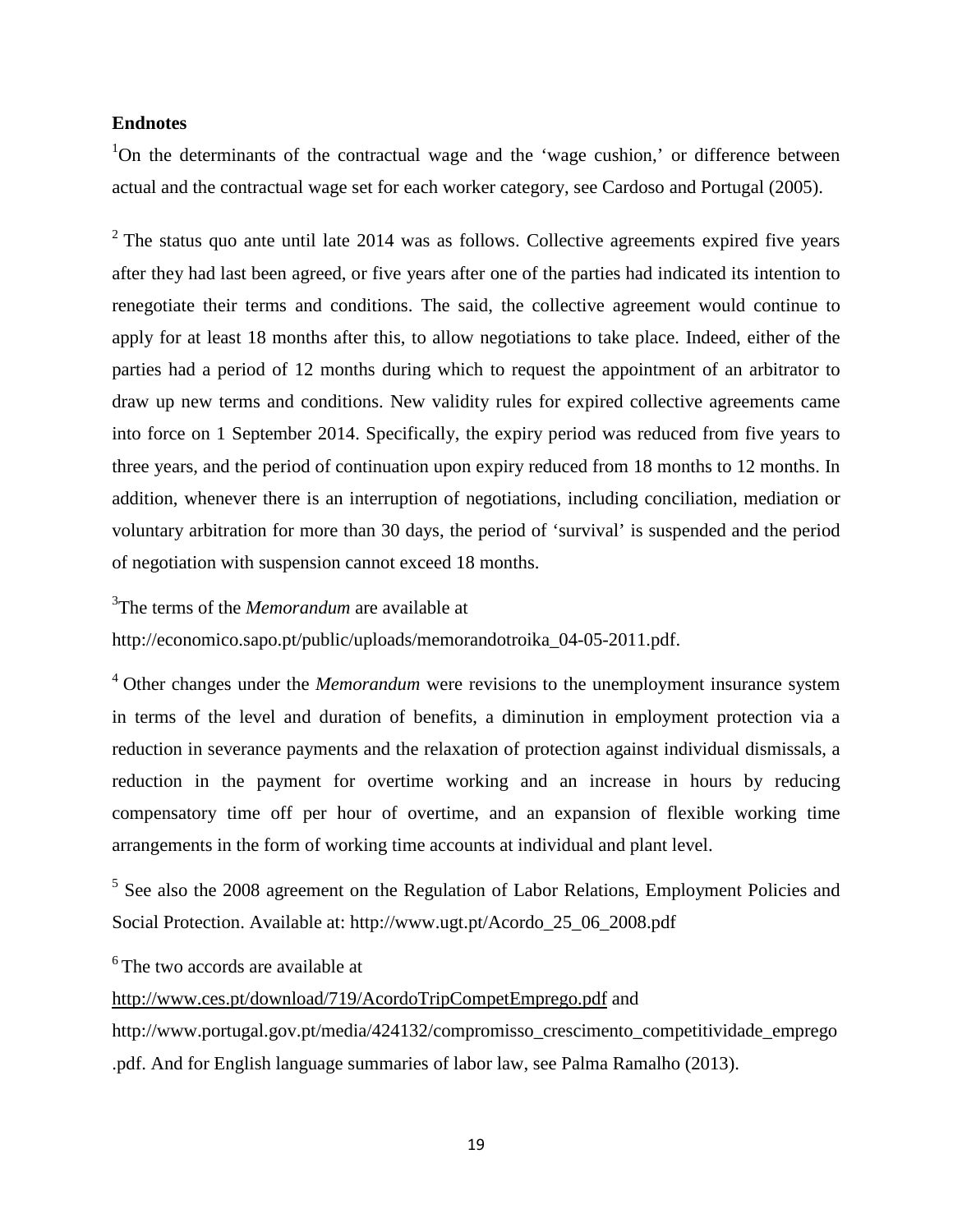$7$  The reader is also referred to EurWORK (2013, 2014) and Dias and Cerdeira (2011) who use published estimates by the Directorate-General for Employment and Labor Relations (*Direcção-Geral do Emprego e das Relações de Trabalho*, or DGERT). DGERT is a central office of state charged with the responsibility to assist in the development of policies regarding employment, training and professional certification, and occupational health and safety. It is also responsible for monitoring and promoting collective bargaining and the prevention of collective labor disputes.

**<sup>8</sup>** In general, the coefficient estimates can be interpreted within the framework of a fractional regression model, where the fraction of integers is the number of unionized workers divided by the total number of workers within the firm. In other words, union membership is seen as the outcome of a Bernoulli trial with probability  $p$  which at the firm level corresponds to union density.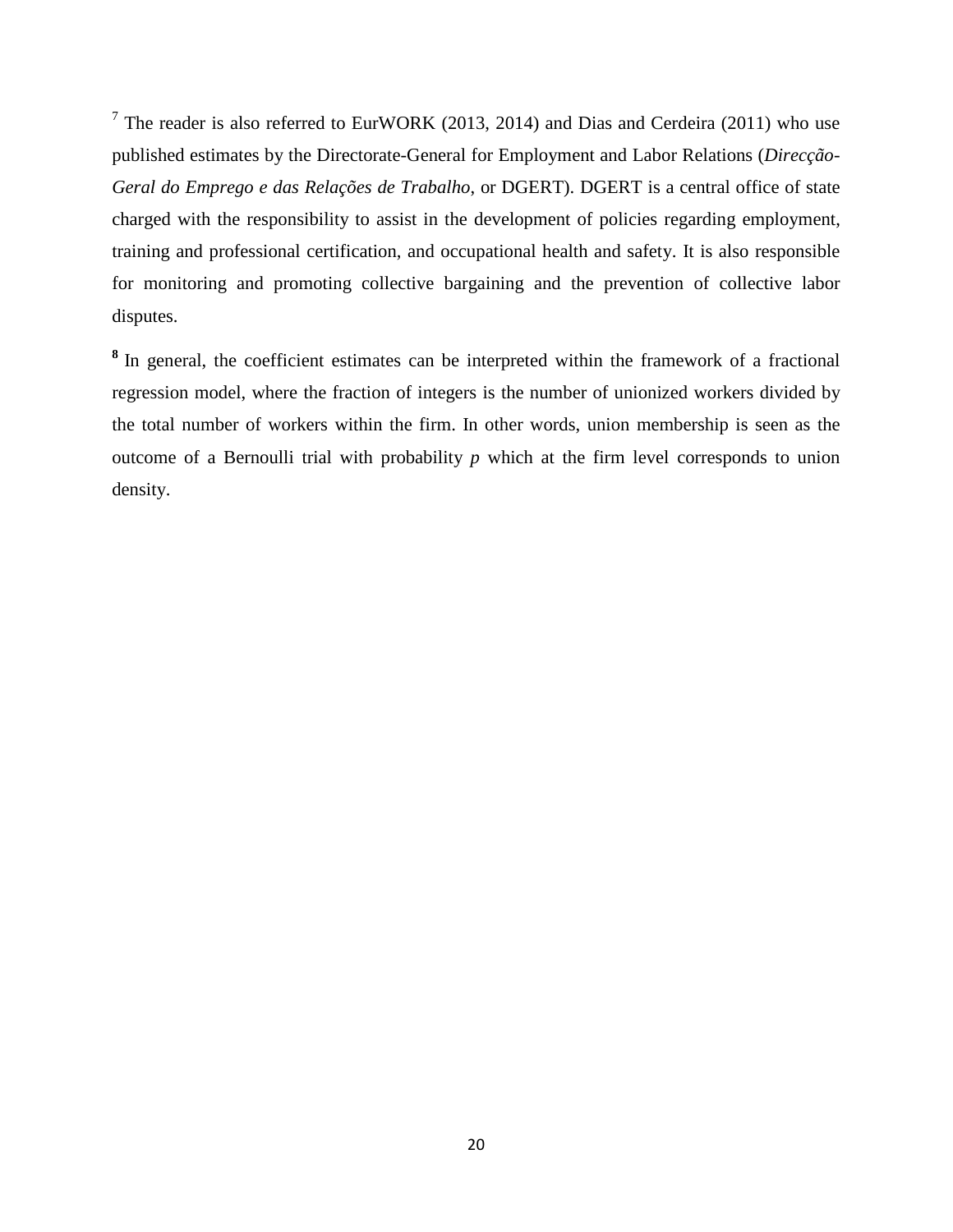### **References**

Blanchflower, David, and Alex Bryson. 2003. "Changes over Time in Union Relative Wage Effects in the U.K. and the U.S.A. revisited." In John T. Addison and Claus Schnabel (eds*.), International Handbook of Trade Unions*. Cheltenham and Northampton: Edward Elgar, pp. 197- 245.

Cardoso, Ana Rute, and Pedro Portugal. 2005. "Contractual Wages and the Wage Cushion under Different Bargaining Settings." *Journal of Labor Economics* 23(4): 875-902.

Carneiro, Anabela, Paulo Guimarães, and Pedro Portugal. 2012. "Real Wages, and the Business Cycle: Accounting for Worker, Firm, and Job Heterogeneity." *American Economic Journal*: *Macroeconomics* 4(2): 133-152.

Carneiro, Anabela, Pedro Portugal and José Varejão. 2014. "Catastrophic Job Destruction." *Journal of Macroeconomics* 39(Part B): 444-457.

Dias, João, and Maria da Conceiçao Cerdeira. 2011. "Recent Trends in Wages and Collective Bargaining in Portugal." *Sociologia On Line* 2: 345-367

Hirsch, Barry T. 2004. "Reconsidering Union Wage Effects: Surveying New Evidence on an Old Topic." *Journal of Labor Research* 25(2): 233-266.

EurWORK. 2013. "Dramatic Decline in Collective Agreements and Worker Coverage." Dublin: European Foundation for the Improvement of Living and Working Conditions. Available at: [http://eurofound.europa.eu/observatories/eurwork/articles/industrial-relations/dramatic-decline](http://eurofound.europa.eu/observatories/eurwork/articles/industrial-relations/dramatic-decline-in-collective-agreements-and-worker-coverage)[in-collective-agreements-and-worker-coverage.](http://eurofound.europa.eu/observatories/eurwork/articles/industrial-relations/dramatic-decline-in-collective-agreements-and-worker-coverage)

EurWORK. 2014. "Portugal: Decline in Collective Bargaining Reaches Critical Point." Dublin: European Foundation for the Improvement of Living and Working Conditions." Available at: http://www.eurofound.europa.eu/observatories/eurwork/articles/working-conditions-industrialrelations/portugal-decline-in-collective-bargaining-reaches-critical-point.

International Labor Organization. 2014. "Tackling the Jobs Crisis in Portugal." ILO Studies on Growth with Equity. Geneva: ILO.

Lee, David S., and Alexandre Mas. 2012. "Long-Run Impacts of Unions on Firms: New Evidence from Financial Markets, 1961-1999." *Quarterly Journal of Economics* 127(1): 333- 378.

Lee, Andy H., Kui Wang, and Kelvin K.W. Yau. 2002. Analysis of Zero-Inflated Poisson Incorporating Extent of Exposure." *Biometrical Journal* 43(8): 963-975.

Martins, Fernando, Paulo Guimarães, and Pedro Portugal. 2014. "Upward Nominal Wage Rigidity." Unpublished Paper, Banco de Portugal.

Martins, Pedro S. 2014. "30,000 Minimum Wages: The Economic Effects of Collective Bargaining Extensions." IZA Discussion Paper No. 8540. Bonn: Institute for the Study of Labor.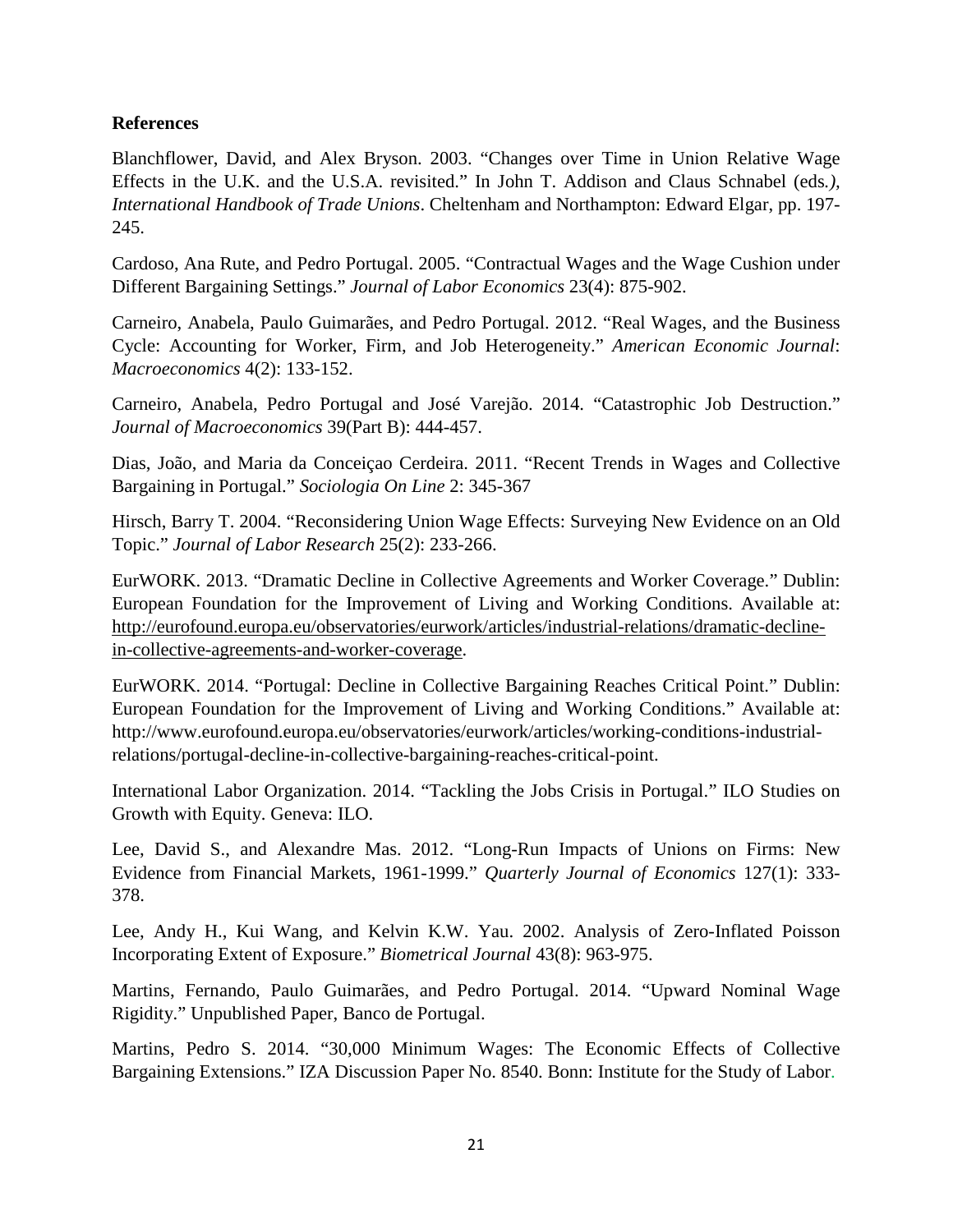OECD. 2015. "Trade Union Density," *OECD StatExtracts*. Available at http://stats.oecd.org/Index.aspx?DataSetCode=UN\_DEN.

Palma Ramalho, Maria do Rosário. 2013. "Portuguese Labor Law and Industrial Relations During the Crisis." Working Paper No. 54.Geneva: International Labor Office.

Portugal, Pedro, Hugo Vilares, and John T. Addison. 2014. "The Sources of the Union Wage Gap." Unpublished Paper, Banco de Portugal.

Schnabel, Claus. 2013. "Union Membership and Density: Some (Not So) Stylized Facts and Challenges." *European Journal of Industrial Relations* 19(3): 255-272.

Schulten, Thorsten. 2013. "The Troika and Multi-Employer Bargaining – How European Pressure is Destroying National Collective Bargaining Systems." Available at: http://www.socialeurope.eu/2013/06/the-troika-and-multi-employer-bargaining/

Schulten, Thorsten, and Torsten Müller. 2013. "A New European Interventionism? The Impact of New Economic Governance on Wages and Collective Bargaining. In *Social Developments in EU 2012*, edited by David Natali and Bart Vanhercke, pp. 181-213. Brussels: European Trade Union Institute and the European Social Observatory.

Visser, Jelle. 2013. "Database on Institutional Characteristics of Trade Unions, Wage Setting, State Intervention and Social Pacts." Version 4.0, [http://www.uva-aias.net/207.](http://www.uva-aias.net/207)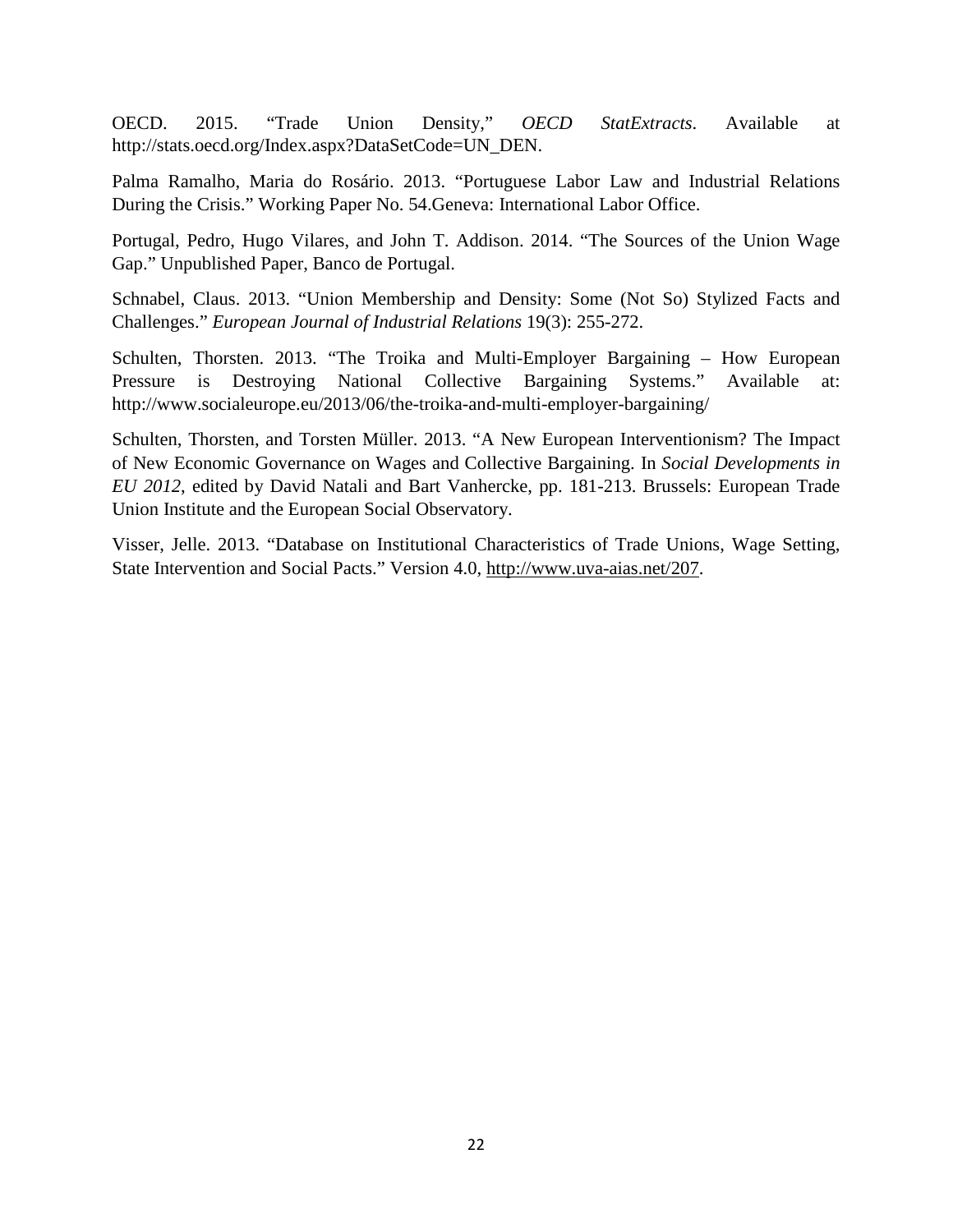| Table 1: Trade Union Density in Portugal, 1980 - 2012                                                               |      |      |      |      |      |      |      |      |      |      |
|---------------------------------------------------------------------------------------------------------------------|------|------|------|------|------|------|------|------|------|------|
|                                                                                                                     | Year |      |      |      |      |      |      |      |      |      |
| Study                                                                                                               | 1980 | 1990 | 1995 | 1998 | 2000 | 2005 | 2008 | 2010 | 2011 | 2012 |
| Blanchflower and<br>Bryson (2003)                                                                                   | 52   | 40   | 30   | 25   |      |      |      |      |      |      |
| OECD (2015) <sup>a</sup>                                                                                            |      |      |      |      | 21.6 | 21.3 | 20.5 | 19.3 | 19.5 | 20.5 |
| This study <sup>b</sup>                                                                                             |      |      |      |      |      |      |      | 10.9 | 10.4 | 10.6 |
| Notes: <sup>a</sup> Values extracted on 4 March 2015 from <i>OECD.StatExtracts</i> (available at                    |      |      |      |      |      |      |      |      |      |      |
| http://stats.oecd.org/Index.aspx?DataSetCode=UN_DEN.<br><sup>b</sup> Computed from the Relatório Único 2010 - 2012. |      |      |      |      |      |      |      |      |      |      |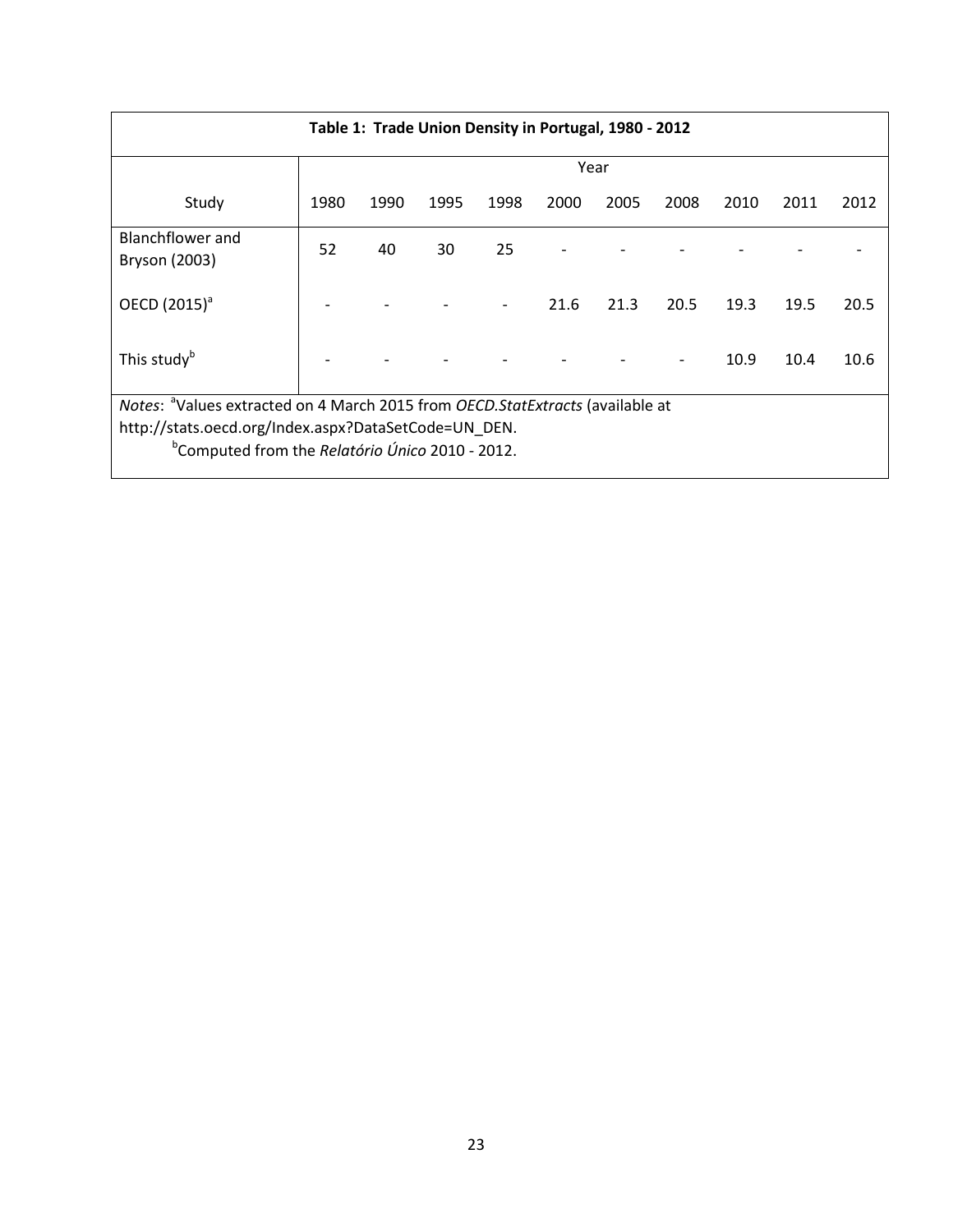|      | Type of Collective Agreement     | Extension                    |                                                                                                                                                                                                            |       |
|------|----------------------------------|------------------------------|------------------------------------------------------------------------------------------------------------------------------------------------------------------------------------------------------------|-------|
| Year | Sectoral<br>(CCTs)               | Multi-<br>Employer<br>(ACTs) | Company<br>Agreements<br>(AEs)                                                                                                                                                                             | (PEs) |
| 2008 | 172<br>(1,778,216)               | 27<br>(47, 232)              | 97<br>(69, 398)                                                                                                                                                                                            | 178   |
| 2009 | 142<br>(1, 299, 371)             | 22<br>(59, 902)              | 87<br>(37, 952)                                                                                                                                                                                            | 128   |
| 2010 | 141<br>(1,309,267)               | 25<br>(64, 455)              | 64<br>(33, 344)                                                                                                                                                                                            | 140   |
| 2011 | 93<br>(1, 160, 080)              | 22<br>(52, 737)              | 55<br>(24, 102)                                                                                                                                                                                            | 24    |
| 2012 | 36<br>(291,068)                  | 9<br>(26, 645)               | 40<br>(9,909)                                                                                                                                                                                              | 13    |
|      | Source: Martins (2014, Table 2). |                              |                                                                                                                                                                                                            |       |
|      |                                  |                              | Notes: Numbers of collective agreements, and workers covered (in<br>parentheses). Earlier values are reported by Dias and Cerdeira (2011);<br>and for slightly different values, see EurWORK (2013, 2014). |       |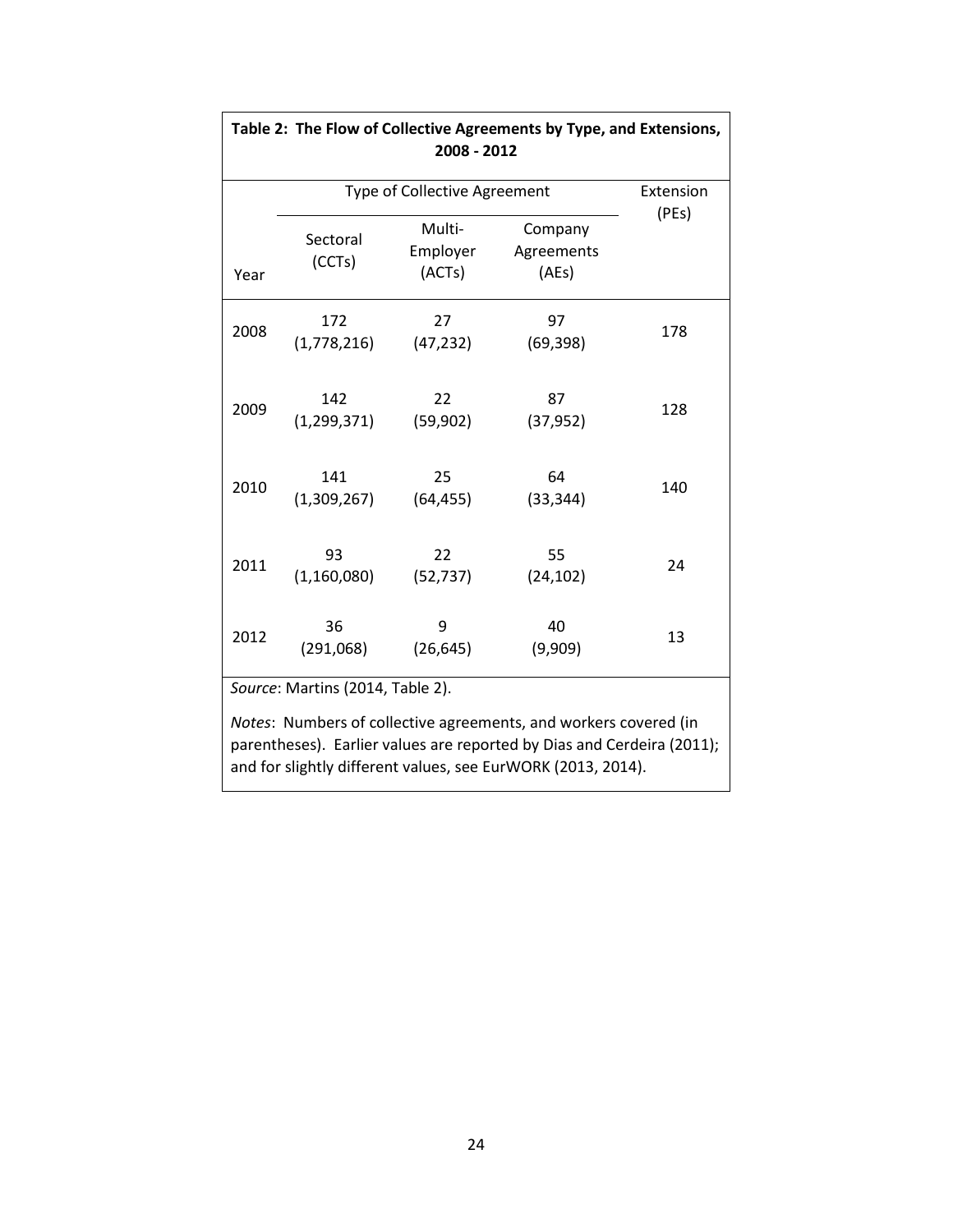| Table 3: Determinants of Union Density in Portugal. Dependent Variable: Number of Unionized<br><b>Employees at the Firm</b>                           |                                      |  |  |
|-------------------------------------------------------------------------------------------------------------------------------------------------------|--------------------------------------|--|--|
| Variable                                                                                                                                              | Coefficient (s.e)                    |  |  |
| Average age (in decades)                                                                                                                              | $0.374***$                           |  |  |
| Proportion of females                                                                                                                                 | (0.0152)<br>$0.0710*$                |  |  |
| Proportion of foreigners                                                                                                                              | (0.0379)<br>$-0.544***$              |  |  |
| Proportion of workers with elementary schooling                                                                                                       | (0.107)<br>$0.738***$                |  |  |
| Proportion of workers with preparatory schooling                                                                                                      | (0.0665)<br>$0.708***$               |  |  |
| Proportion of workers with completed high school                                                                                                      | (0.0589)<br>$0.774***$               |  |  |
| Proportion of workers with college degree                                                                                                             | (0.0654)<br>$0.893***$               |  |  |
| Proportion of public equity in the firm                                                                                                               | (0.0719)<br>1.086***                 |  |  |
| Firm with 10 to 49 employees                                                                                                                          | (0.0703)<br>$0.943***$               |  |  |
| Firm with 50 to 99 employees                                                                                                                          | (0.0215)<br>$1.820***$               |  |  |
| Firm with 100 to 499 employees                                                                                                                        | (0.0306)<br>$2.219***$               |  |  |
| Firm with 500 to 999 employees                                                                                                                        | (0.0288)<br>$2.431***$               |  |  |
| Firm with 1,000 to 4,999 employees                                                                                                                    | (0.0631)<br>$2.615***$               |  |  |
| Firm with more than 5,000 employees                                                                                                                   | (0.0668)<br>2.905 ***                |  |  |
| Year dummy for 2011                                                                                                                                   | (0.0966)<br>$-0.113***$              |  |  |
| Year dummy for 2012                                                                                                                                   | (0.0239)<br>$-0.0725***$<br>(0.0239) |  |  |
| Industry dummies                                                                                                                                      | Yes                                  |  |  |
| Constant                                                                                                                                              | $-7.073***$                          |  |  |
| Inflation parameter                                                                                                                                   | (0.113)<br>$-18.830***$              |  |  |
| In $\lambda$                                                                                                                                          | (0.0261)<br>$3.010***$               |  |  |
| Log likelihood<br>No. of observations                                                                                                                 | (0.0108)<br>$-164908.5$<br>612,336   |  |  |
| Notes: Robust standard errors are in parentheses. ***, **, and * denote statistical significance at the 0.01, 0.05,<br>and 0.10 levels, respectively. |                                      |  |  |
| Source: Relatório Único, 2010-2012.                                                                                                                   |                                      |  |  |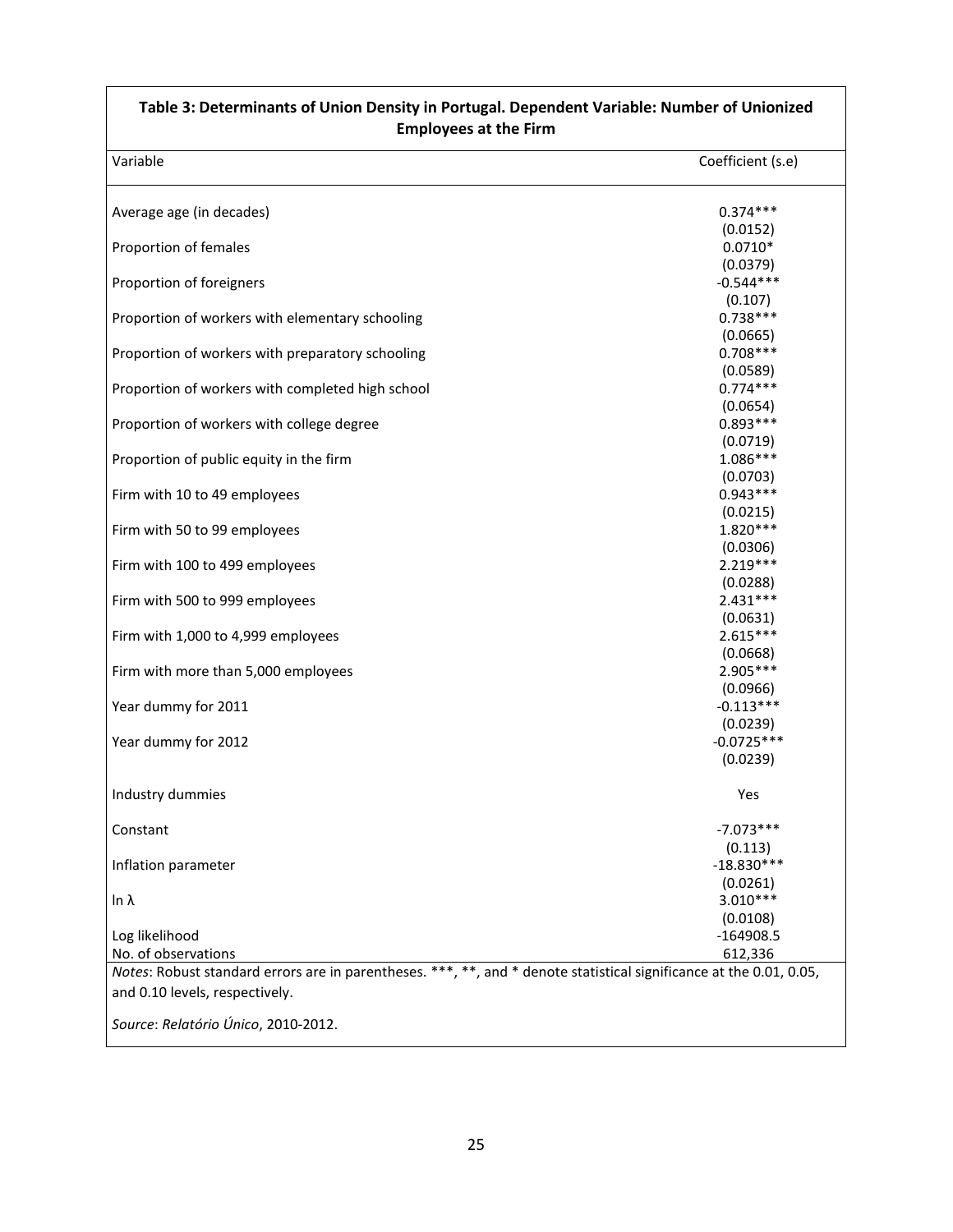| Table 4: Estimated Union Wage Gap (%) for Different Levels of Unionization |
|----------------------------------------------------------------------------|
|----------------------------------------------------------------------------|

| Specification                                                       | Firm density rate |             |            |           |  |  |
|---------------------------------------------------------------------|-------------------|-------------|------------|-----------|--|--|
|                                                                     | $1 - 25%$         | $25 - 50\%$ | $50 - 75%$ | 75 - 100% |  |  |
| Without controls                                                    | 17.59             | 28.29       | 63.66      | 61.11     |  |  |
| With controls for worker characteristics                            | 12.31             | 16.34       | 38.00      | 34.00     |  |  |
| With controls for worker and firm characteristics                   | 4.41              | 6.66        | 20.27      | 14.95     |  |  |
| With controls for worker and firm characteristics<br>and occupation | 6.61              | 7.74        | 21.07      | 15.26     |  |  |
| (Distribution of unionized workers per group)                       | (61.67%)          | (15.84%)    | (9.97%)    | (12.53%)  |  |  |
| Source: Relatório Único, 2010 - 2012.                               |                   |             |            |           |  |  |

| Table 5: Workers Covered by an Instrument<br>of Collective Bargaining in Portugal |                                                                    |  |  |  |
|-----------------------------------------------------------------------------------|--------------------------------------------------------------------|--|--|--|
| Year                                                                              | Union                                                              |  |  |  |
|                                                                                   | coverage                                                           |  |  |  |
| 2008                                                                              | 90.6                                                               |  |  |  |
| 2009                                                                              | 90.5                                                               |  |  |  |
| 2010                                                                              | 91.5                                                               |  |  |  |
| 2011                                                                              | 91.0                                                               |  |  |  |
| 2012                                                                              | 89.2                                                               |  |  |  |
|                                                                                   | Sources: Quadros de Pessoal, 2008-2009; Relatório Único, 2010-2012 |  |  |  |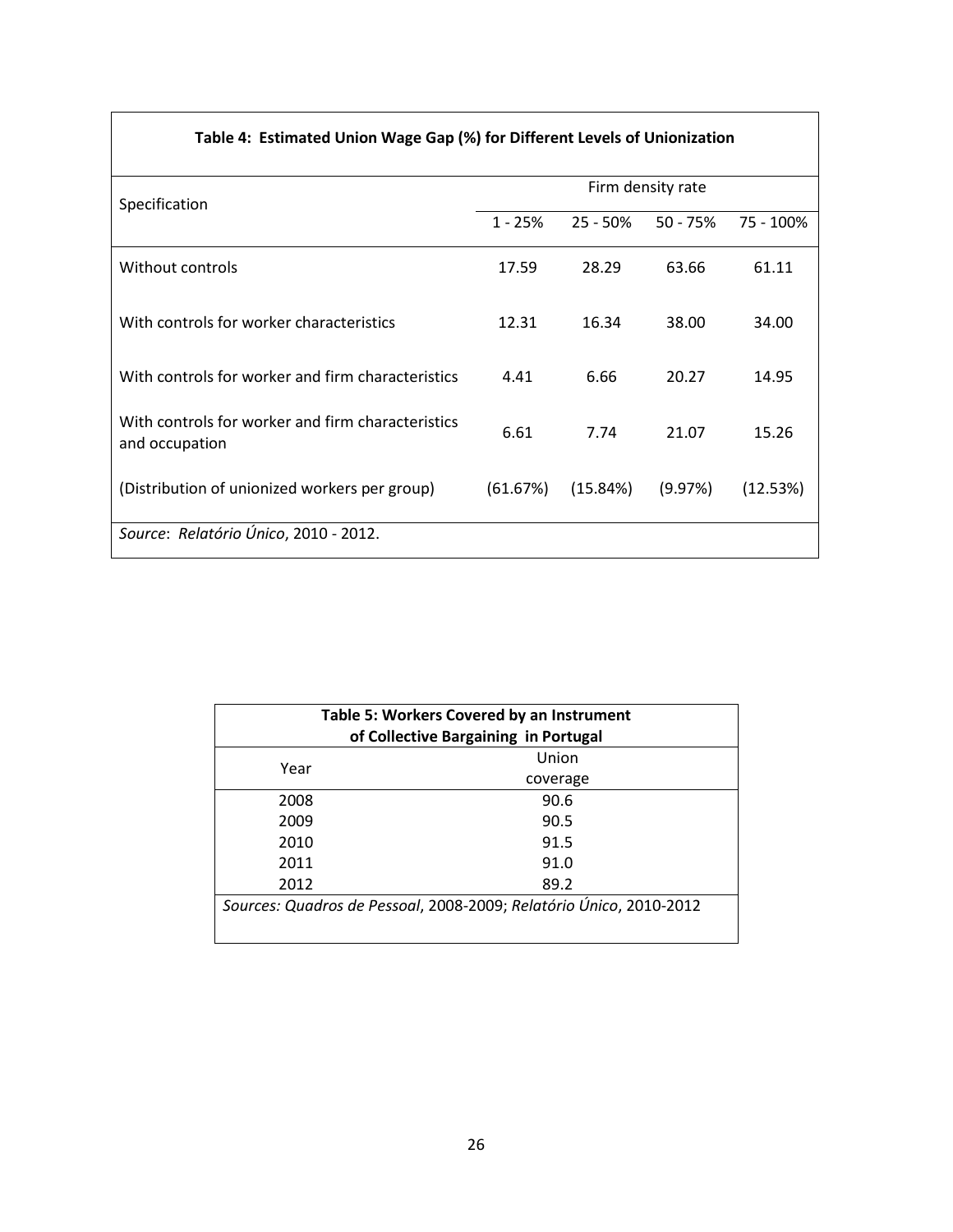